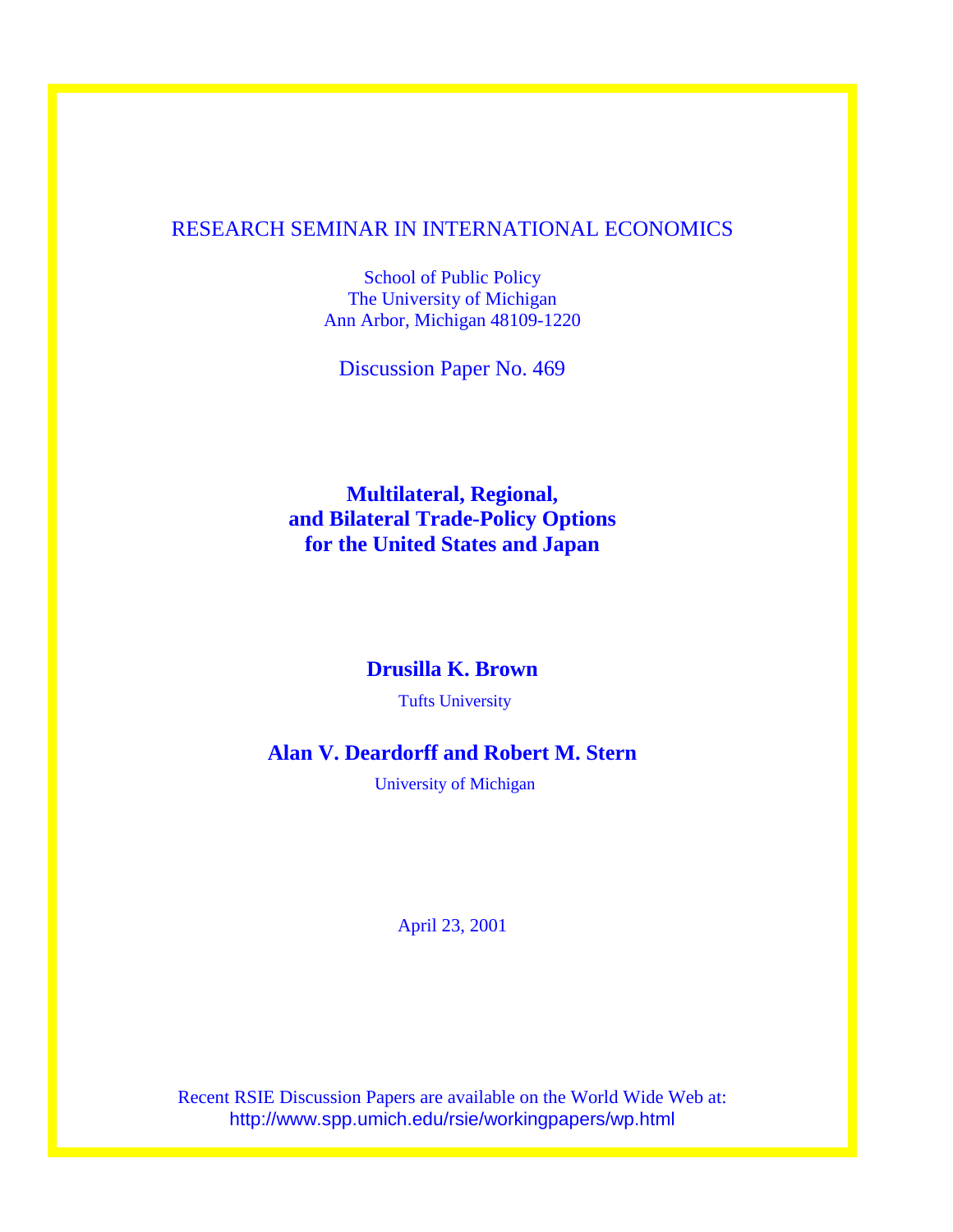### **Multilateral, Regional, and Bilateral Trade-Policy Options for the United States and Japan**

**Drusilla K. Brown, Tufts University Alan V. Deardorff, University of Michigan Robert M. Stern, University of Michigan** 

#### **Abstract**

We have used the Michigan Model of World Production and Trade to simulate the economic effects on the United States, Japan, and other major trading countries/regions of a prospective new round of WTO multilateral trade negotiations and a variety of regional/bilateral free trade agreements (FTAs) involving the United States and Japan. We estimate that an assumed reduction of post-Uruguay Round tariffs on agricultural and industrial products and services barriers by 33 percent in a new WTO trade round would increase world welfare by \$613.0 billion, with gains of \$177.3 billion for the United States, \$123.7 billion for Japan, and significant gains for all other industrialized and developing countries/regions. If there were global free trade with all post-Uruguay Round trade barriers completely removed, world welfare would increase by \$1.9 trillion, with gains of \$537.2 billion (5.9 percent of GNP) for the United States and \$374.8 billion (5.8 percent of GNP) for Japan.

Regional agreements such as an APEC FTA, an ASEAN Plus 3 FTA, and a Western Hemisphere FTA would increase global and member country welfare but much less so than a new WTO multilateral trade round would. Separate bilateral FTAs involving Japan with Singapore, Mexico, Chile, and Korea and the United States with Chile, Singapore, and Korea would have positive, though generally small, welfare effects on the partner countries, but potentially disruptive sectoral employment shifts in some countries. There would be trade diversion and detrimental welfare effects on some nonmember countries for both the regional and bilateral FTAs analyzed. The welfare gains from multilateral trade liberalization are therefore considerably greater than the gains from preferential trading arrangements and more uniformly positive for all countries.

April 23, 2001

Address correspondence to: Robert M. Stern Gerald R. Ford School of Public Policy University of Michigan Ann Arbor, MI 48109-1220

Tel. 734-764-2373 Fax 810-277-4102 E-mail: rmstern@umich.edu www.umich.edu/~rmstern/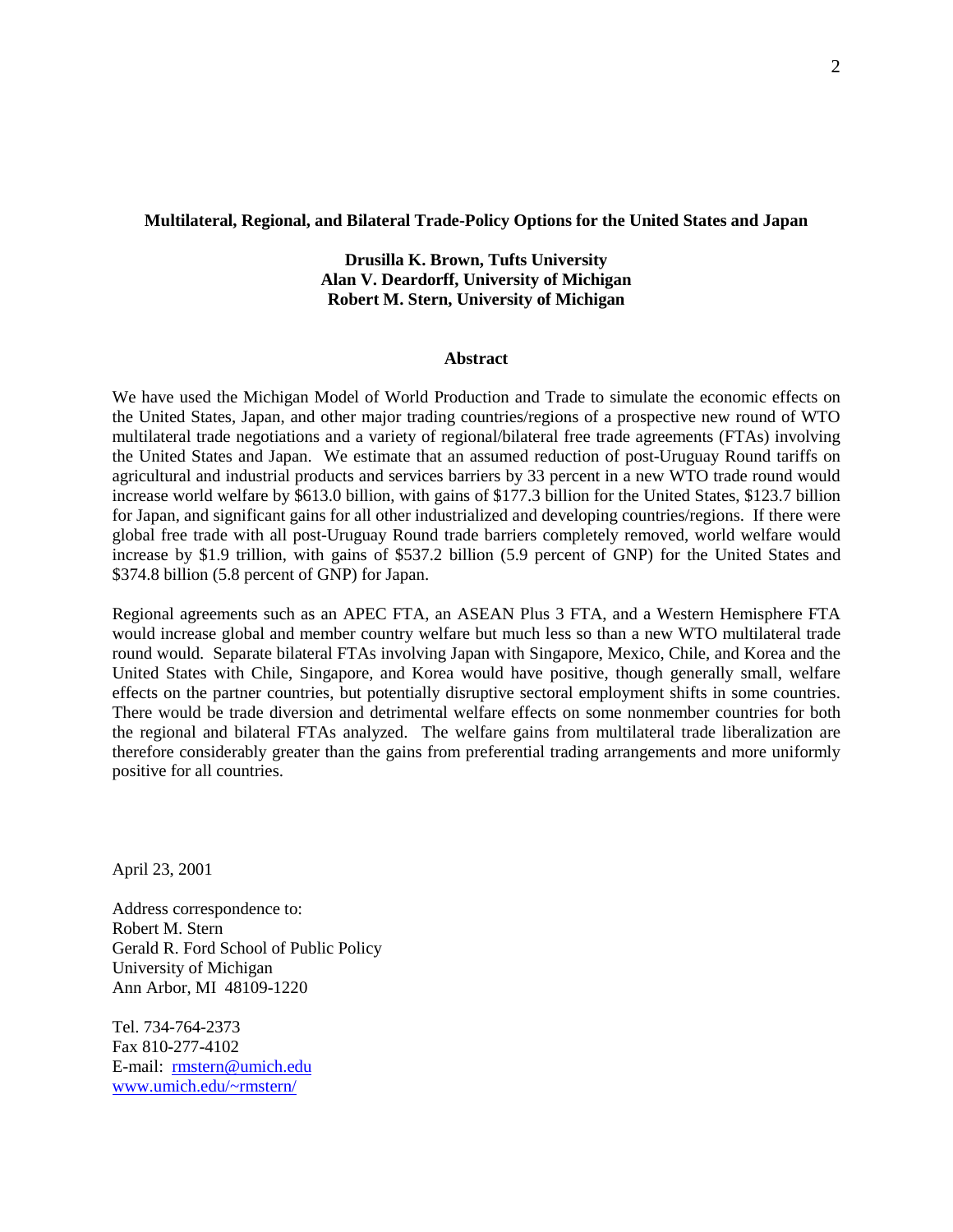### **Multilateral, Regional, and Bilateral Negotiating Options for the United States and Japan\***

### **Drusilla K. Brown, Tufts University Alan V. Deardorff, University of Michigan Robert M. Stern, University of Michigan**

### **I. Introduction**

The United States and Japan are two of the key players in the global trading system even though they have at times been at odds regarding each other's trade and domestic policies. What we wish to explore in this paper are the options that the two nations have in ongoing and prospective trade negotiations at the multilateral, regional, and bilateral levels. For this purpose, we use the Michigan Model of World Production and Trade to provide some quantitative assessments of the economic effects of different options. The Michigan Model is a multi-country, multi-sector computational general equilibrium model that we have used now for more than 25 years to analyze changes in trade policies.

In Section II, we first analyze the potential economic effects of the liberalization of trade in agricultural products and services, which are currently in the early negotiation stages of a new WTO trade round as part of the built-in agenda mandated in the Uruguay Round. We also consider the liberalization of trade in industrial products, which is yet to be decided pending agreement among the WTO members on the agenda for a new trade round. In Section III, we analyze regional negotiating options of interest to the United States and Japan. These options include the removal of trade barriers between members of the Asia-Pacific Economic (APEC) forum, an ASEAN Plus 3 Free Trade Agreement, expansion of the North American Free Trade Agreement (NAFTA) to include Chile, and a Western Hemisphere Free Trade Agreement (WHFTA). In Section IV, we consider bilateral FTAs that are being negotiated or actively considered by Japan and the United States. These include Japanese bilateral FTAs with Singapore,

 $\overline{a}$ 

<sup>\*</sup> The research in this paper has been funded by a grant to the Gerald R. Ford School of Public Policy of the University of Michigan from the Japan Foundation, Center for Global Partnership, in support of a program of research on analytical and negotiating issues in U.S.-Japan international economic relations.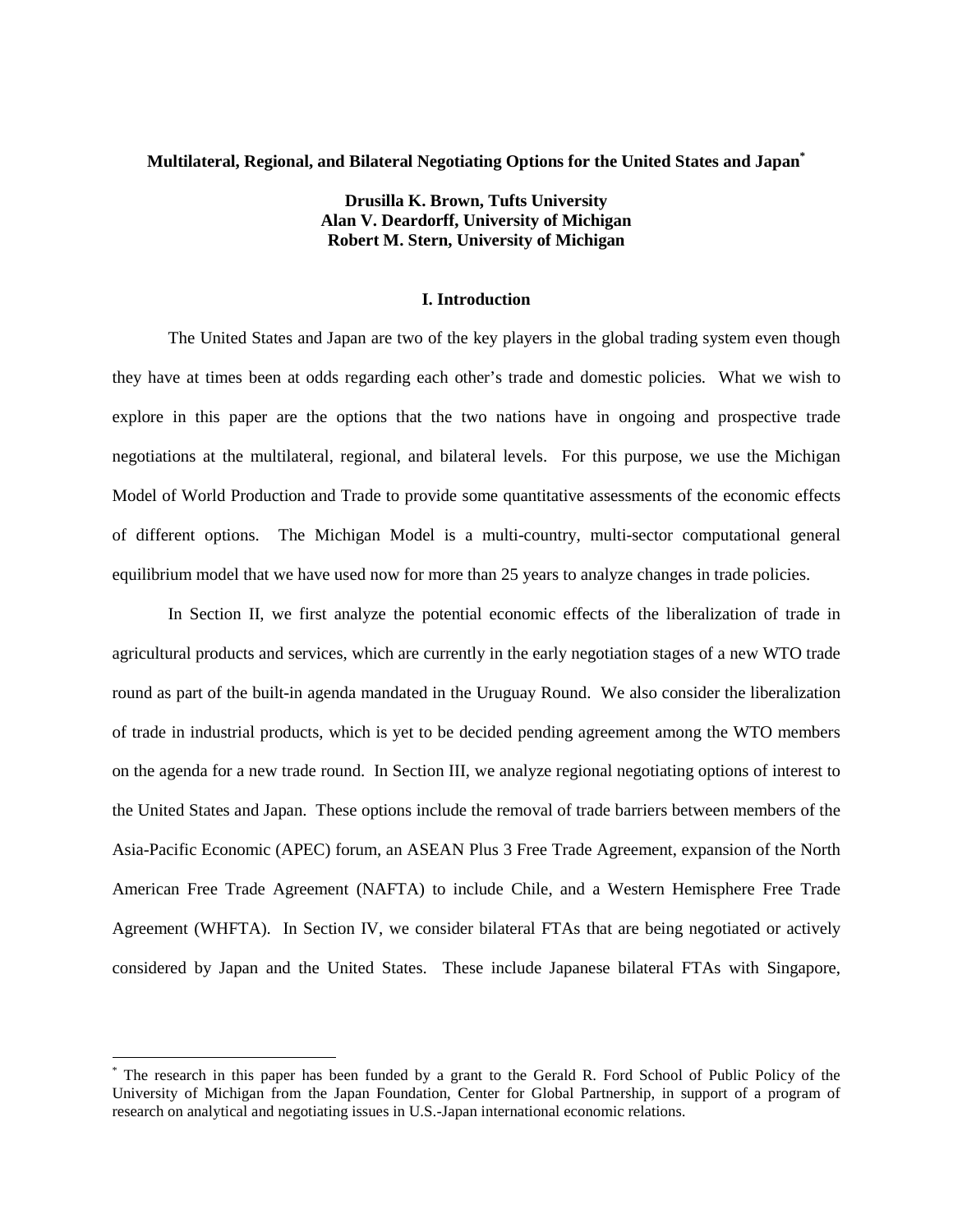Korea, Mexico, and Chile, and U.S. bilateral FTAs with Chile, Singapore, and Korea. Conclusions and implications for policy are discussed in Section V.

#### **II. Computational Analysis of a Prospective WTO Multilateral Negotiating Round**

As already mentioned, the built-in agenda of the Uruguay Round mandated that multilateral negotiations under WTO auspices would commence for agriculture and services in 2000. It had been expected that the agenda for a broader WTO negotiating round would be approved at the WTO Ministerial Meeting held in Seattle in December 1999. However, because of the lack of consensus in Seattle among the WTO members, decisions on the details of the negotiating agenda for a new round were put off. The next WTO Ministerial Meeting will be held in Oatar in November 2001, and the hope is that agreement on the negotiating agenda for a new round may be achieved then. To provide some perspective on the economic effects that might result from a new round, we thought it would be instructive to use the Michigan Model to assess the potential magnitudes involved.

### **Overview of the Michigan Model**

The version of the Michigan Model that we will use in this paper covers 18 economic sectors, including agriculture, manufactures, and services in each of 20 countries/regions. The distinguishing feature of the Michigan Model is that it incorporates some aspects of the New Trade Theory, including increasing returns to scale, monopolistic competition, and product variety. A complete description of the formal structure and equations of the model can be found on line at www.Fordschool.umich.edu/rsie/ model.

 To help the reader interpret the results to follow, it is useful first to review the features of the model that serve to identify the various economic effects that are being captured in the different scenarios. Although the model includes the aforementioned features of the New Trade Theory, it remains the case that markets respond to trade liberalization in much the same way that they would with perfect competition. That is, when tariffs or other trade barriers are reduced in a sector, domestic buyers (both final and intermediate) substitute toward imports and the domestic competing industry contracts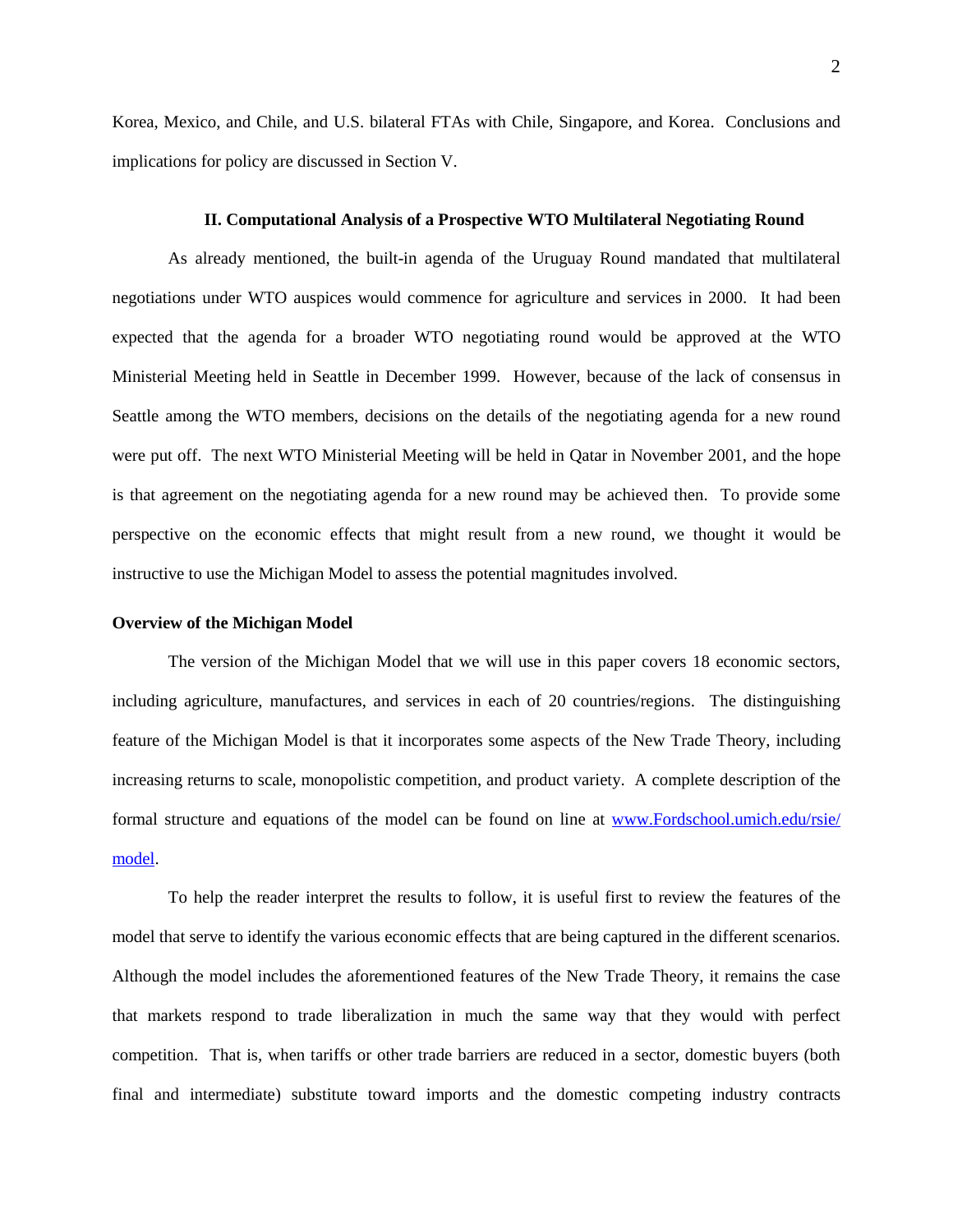production while foreign exporters expand. With multilateral liberalization reducing tariffs and other trade barriers simultaneously in most sectors and countries, each country's industries share in both of these effects, expanding or contracting depending primarily on whether their protection is reduced more or less than in other sectors and countries. At the same time, countries with larger average tariff reductions than their trading partners tend to experience a real depreciation of their currencies in order to maintain a constant trade balance, so that all countries therefore experience mixtures of both expanding and contracting sectors.

 Worldwide, these changes cause increased international demand for all sectors, with world prices rising most for those sectors where trade barriers fall the most. This in turn causes changes in countries' terms of trade that can be positive or negative. Those countries that are net exporters of goods with the greatest degree of liberalization will experience increases in their terms of trade, as the world prices of their exports rise relative to their imports. The reverse occurs for net exporters in industries where liberalization is slight -- perhaps because it already happened in previous trade rounds.

 The effects on the welfare of countries arise from a mixture of these terms-of-trade effects, together with the standard efficiency gains from trade and also from additional benefits due to elements of the New Trade Theory. Thus, we expect on average that the world will gain from multilateral liberalization, as resources are reallocated to those sectors in each country where there is a comparative advantage. In the absence of terms-of-trade effects, these efficiency gains should raise national welfare measured by the equivalent variation for every country, although some factor owners within a country may lose, as will be noted below. However, it is possible for a particular country whose net imports are concentrated in sectors with the greatest liberalization to lose overall, if the worsening of its terms of trade swamps these efficiency gains.

On the other hand, although the New Trade Theory is perhaps best known for introducing new reasons why countries may lose from trade, in fact its greatest contribution is to expand the list of reasons for gains from trade. It is these that are the dominant contribution of the New Trade Theory in our model. That is, trade liberalization permits all countries to expand their export sectors at the same time that all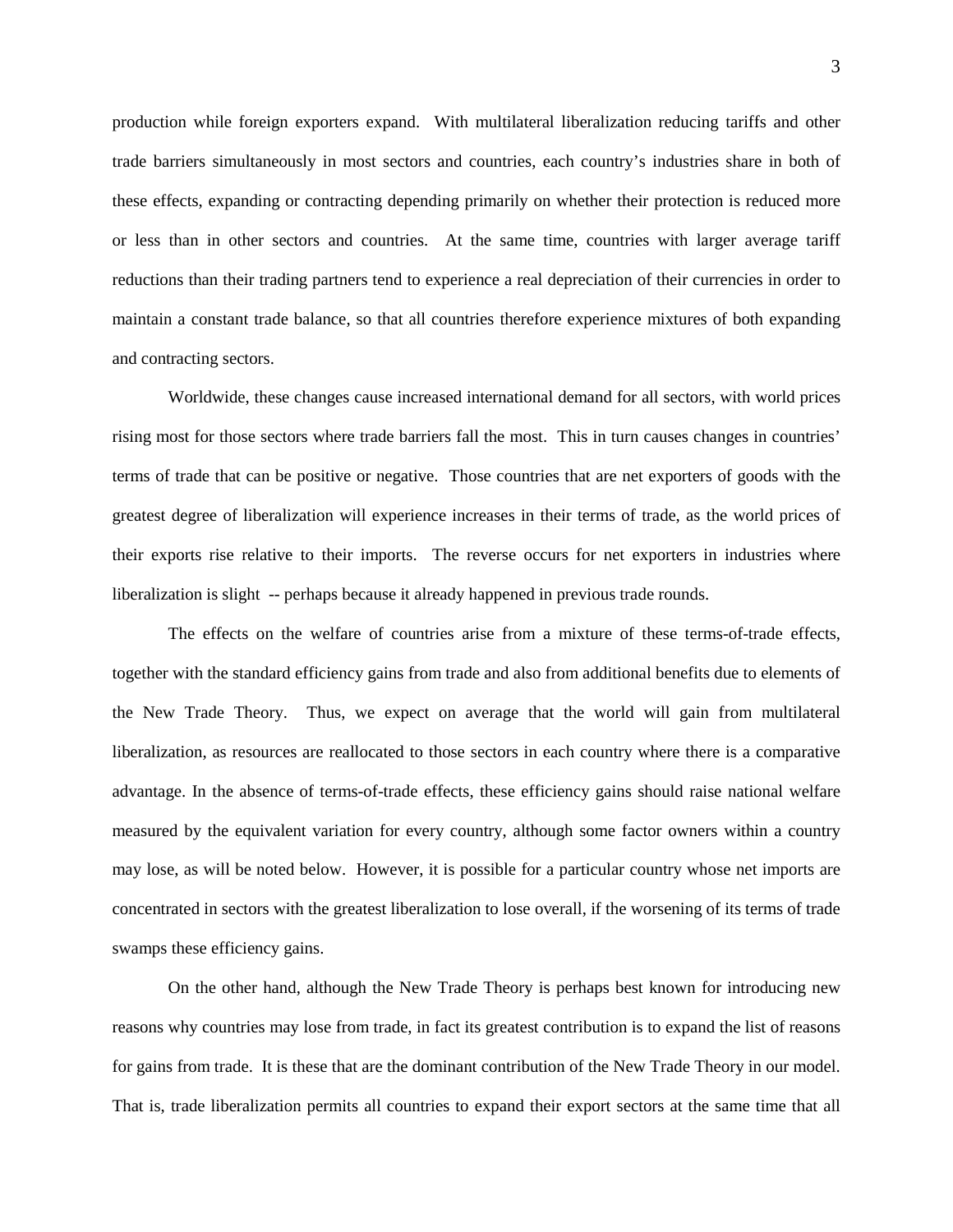sectors compete more closely with a larger number of competing varieties from abroad. As a result, countries as a whole gain from lower costs due to increasing returns to scale, lower monopoly distortions due to greater competition, and reduced costs and/or increased utility due to greater product variety. All of these effects make it more likely that countries will gain from liberalization in ways that are shared across the entire population.

 In perfectly competitive trade models such as the Heckscher-Ohlin Model, one expects countries as a whole to gain from trade, but the owners of one factor – the "scarce factor" – to lose through the mechanism first explored by Stolper and Samuelson (1941). The additional sources of gain from trade due to increasing returns to scale, competition, and product variety, however, are shared across factors, and we routinely find in our CGE modeling that both labor and capital gain from liberalization. That is often the case here.

 In the real world, all of these effects occur over time, some of them more quickly than others. Our model is however static, based upon a single set of equilibrium conditions rather than relationships that vary over time. Our results therefore refer to a time horizon that is somewhat uncertain, depending on the assumptions that have been made about which variables do and do not adjust to changing market conditions, and on the short- or long-run nature of these adjustments. Because our elasticities of supply and demand reflect relatively long-run adjustments and because we assume that markets for both labor and capital clear within countries, our results are appropriate for a relatively long time horizon of several years – perhaps two or three at a minimum. On the other hand, our model does not allow for the very long-run adjustments that could occur through capital accumulation, population growth, and technological change. Our results should therefore be thought of as being superimposed upon longer-run growth paths of the economies involved. To the extent that these growth paths themselves may be influenced by trade liberalization, therefore, our model does not capture that.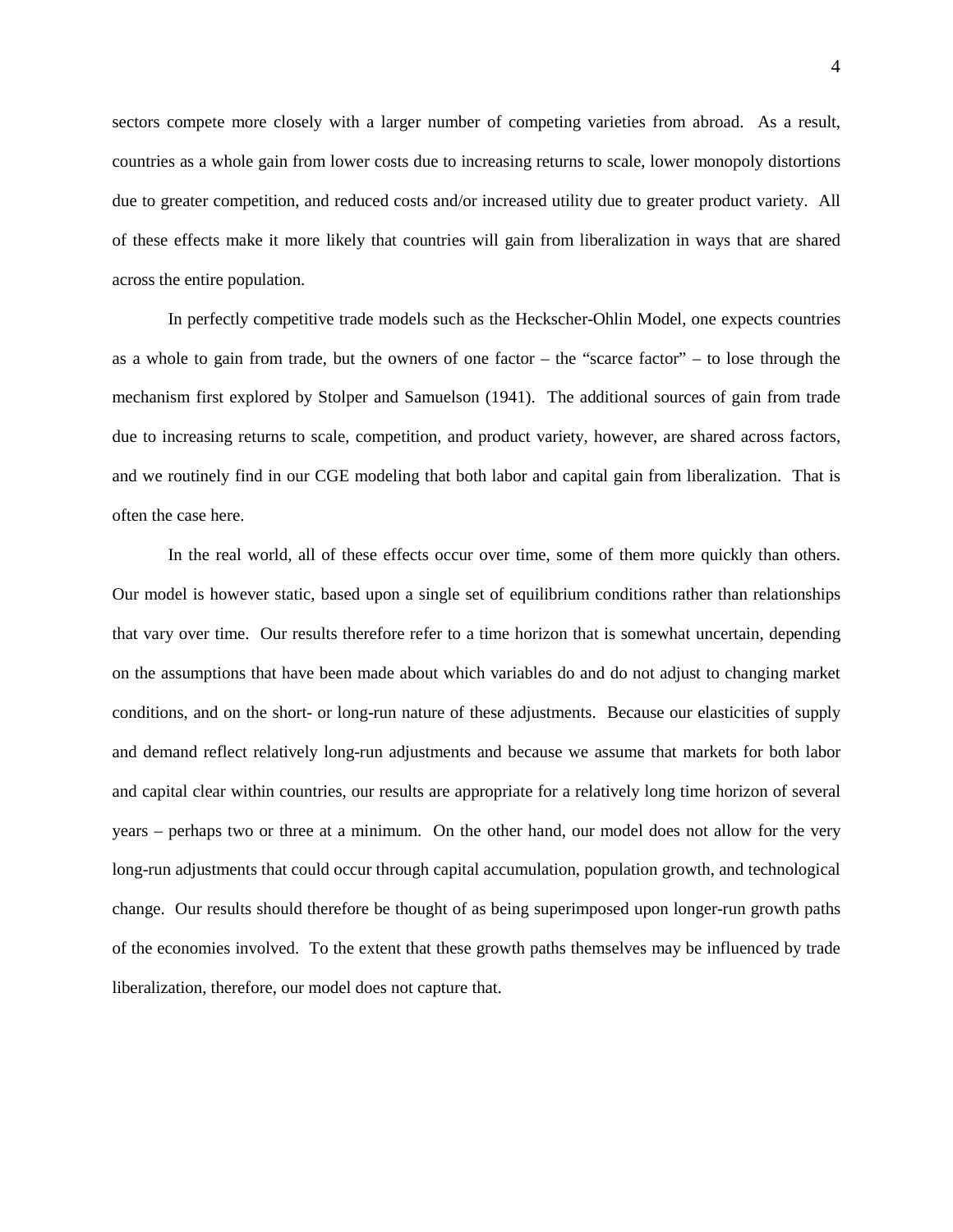#### **Benchmark Data**

The main data source used in the model is "The GTAP-4 Database" of the Purdue University Center for Global Trade Analysis Project (McDougall et al., 1998). The reference year for the GTAP database is 1995. The monopolistically competitive market structure in the non-agricultural sectors of the model imposes an additional data requirement of the numbers of firms at the sectoral level, and there is need also for estimates of sectoral employment. These data have been adapted from a variety of published sources and are available on request. We have projected the GTAP-4 1995 database to the year 2005, which is when the Uruguay Round liberalization will have been fully implemented. In this connection, we extrapolated the labor availability in different countries/regions by an average weighted population growth rate of 1.2 percent per annum. All other major variables have been projected, using an average weighted growth rate of GDP of 2.5 percent.<sup>1</sup>

 The projected database provides us with an approximate picture of what the world could be expected to look like in 2005 if the Uruguay Round (UR) negotiations had not occurred. In Brown, Deardorff, and Stern (2001), we have analyzed the impact of the UR-induced changes expected to occur over the course of the 10-year implementation period as a consequence of the negotiated reductions in tariffs and non-tariff barriers. We then readjusted the scaled-up database for 2005 to mimic the world as it might look in the post-UR implementation. In what follows, we use these re-adjusted data as the starting point to carry out our liberalization scenarios for a new WTO negotiating round.

#### **Computational Scenarios**

 $\overline{a}$ 

To assess the economic effects of a WTO negotiating round, we assume 33 percent reductions in post-Uruguay Round agricultural and manufactures tariffs and services barriers. For want of a better name, we refer to the WTO round as the Millennium Round. The scenarios that we have run are as follows:

<sup>&</sup>lt;sup>1</sup> The underlying data are drawn from World Bank sources and are available on request. For a more elaborate and detailed procedure for calculating year 2005 projections, see Hertel and Martin (1999) and Hertel (2000).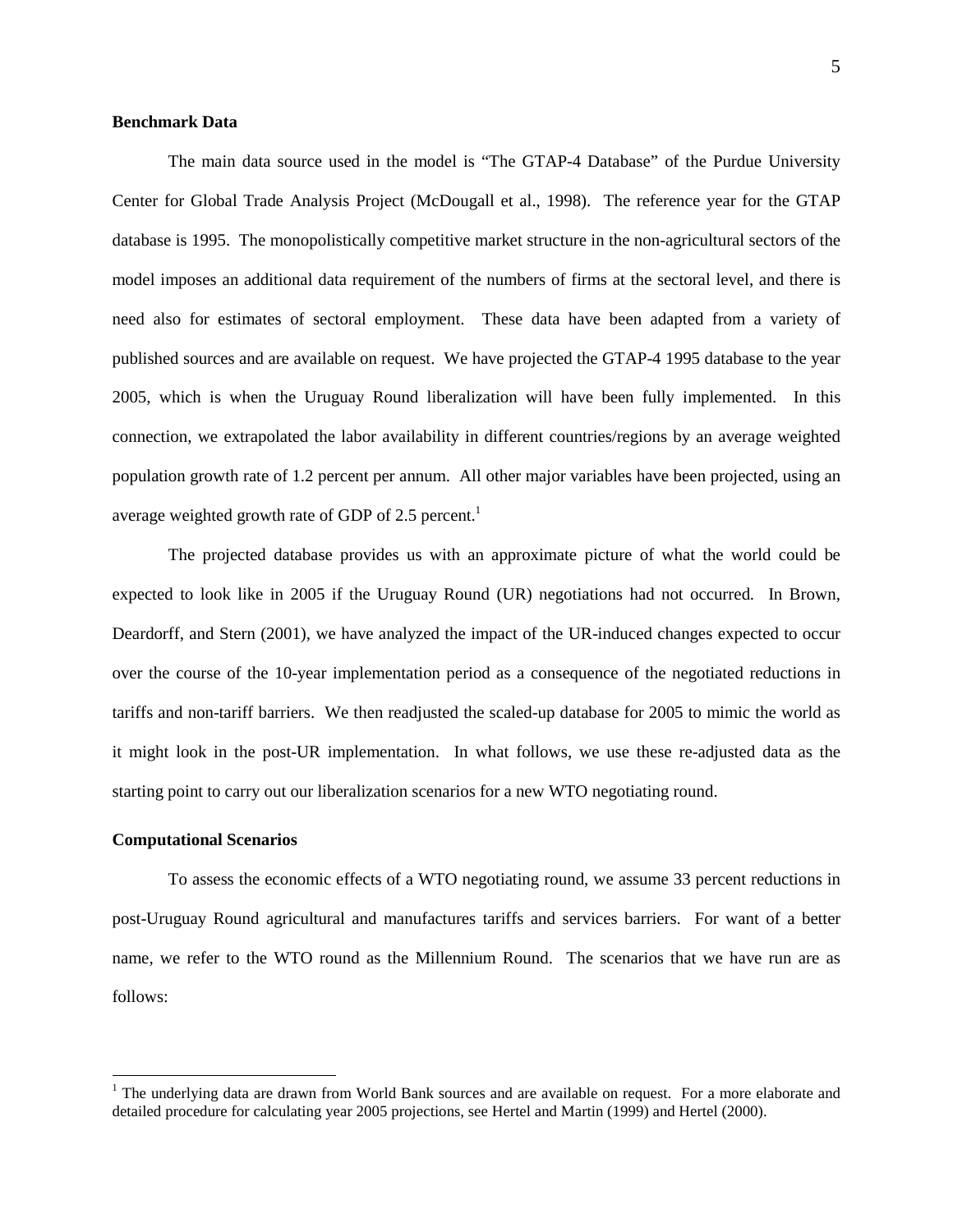- *MR-1 Agricultural liberalization is modeled as a 33 percent reduction in post-Uruguay Round agricultural import tariffs.2*
- *MR-2 Liberalization of industrial products is modeled as a 33 percent reduction in post-Uruguay Round tariffs on mining and manufactured products.*
- *MR-3 Services liberalization is modeled as a 33 percent reduction in estimated post-Uruguay Round services barriers.*
- *MR-4 This combines MR-1, MR-2, and MR-3.*

In addition to the foregoing scenarios, we thought it would be of interest to run a scenario of

global free trade, as follows:

 $\overline{a}$ 

*MR-5 Global free trade is modeled as complete removal of all post-Uruguay Round tariffs on agricultural products and industrial products as well as services barriers.* 

While services were addressed in the Uruguay Round, the main accomplishment was creation of the General Agreement on Trade in Services (GATS), which is an umbrella agreement setting out the rules governing the four modes of providing services transactions. These modes are: (1) cross-border services (e.g., telecommunications); (2) services provided in the country of consumption (e.g., tourism); (3) services requiring a domestic presence in the form of foreign direct investment (FDI); and (4) movement of natural persons. Brown and Stern (2001) have developed a new version of the Michigan Model for the purpose of analyzing the behavior of multinational firms, which are major providers of services, both intra-firm as well as in the production and sales of foreign affiliates located in host countries.<sup>3</sup> To approximate existing services barriers, Brown and Stern used estimates of barriers to FDI provided by Hoekman (2000), based on the gross operating margins of services firms listed on national stock exchanges for the period, 1994-96. These estimates are available on request.

 $2^2$  Reductions in post-Uruguay Round agricultural export subsidies will presumably also be negotiated in a new trade round, but they are not included in this scenario.

 $3$  Because of computer-capacity constraints, Brown and Stern use a 3-sector aggregation consisting of agriculture, manufactures, and services and the same 20-country/region breakdowns as is being used here. They also make allowance for international flows of FDI and increases in capital stocks in response to the multilateral trade liberalization that they analyze.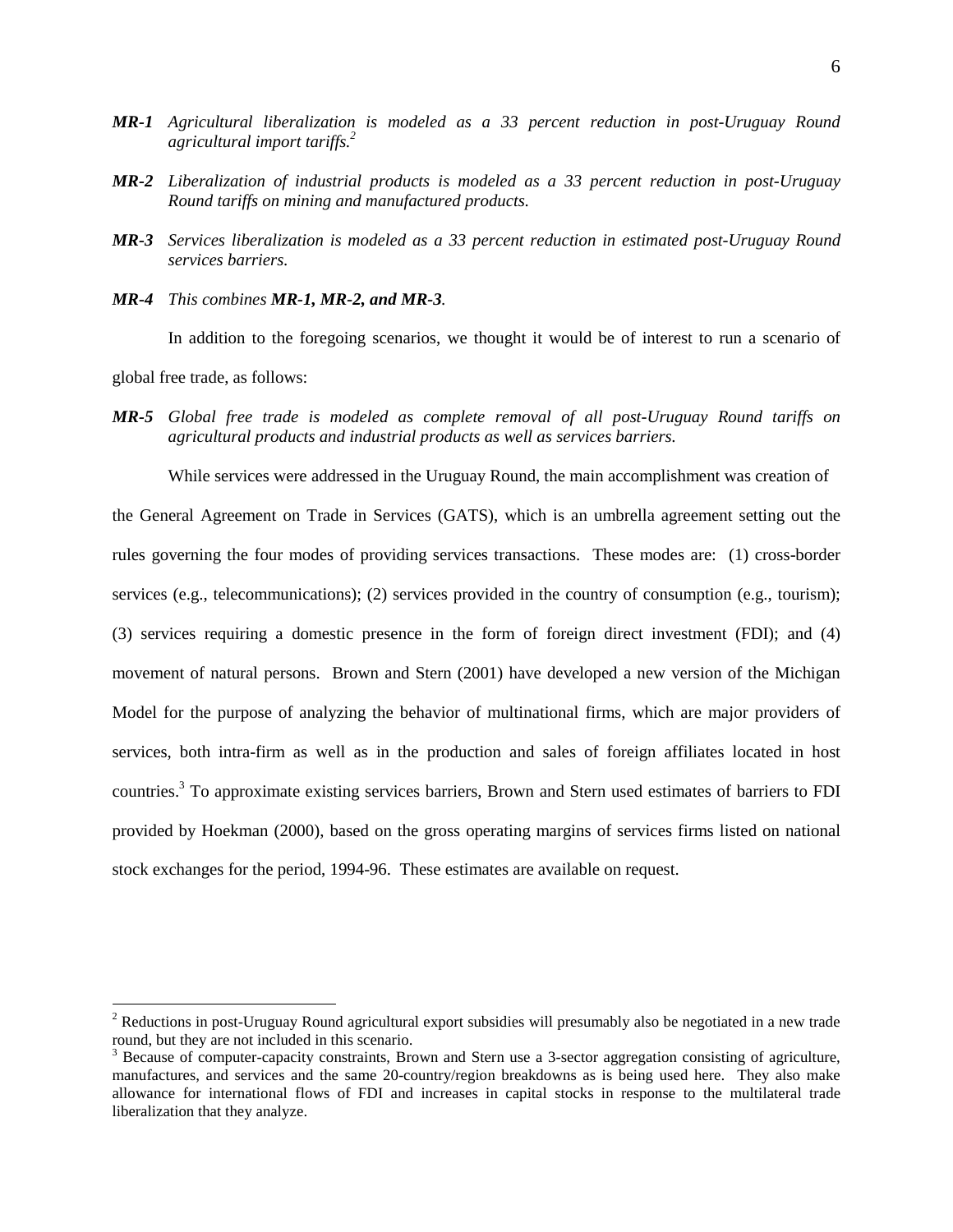#### **Aggregate Results**

The welfare effects, as measured by the equivalent variation, for the MR-1 to MR-4 scenarios are indicated in columns (1)-(4) of table  $1<sup>4</sup>$ . As shown in column (1), the MR-1 33 percent reduction in post-Uruguay Round agricultural-import tariffs increases global welfare by \$10.8 billion. Japan experiences a welfare increase of \$4.3 billion. The United States records a welfare decline of \$4.1 billion, which reflects the drawing of resources away from the monopolistically competitive, nonagricultural sectors, thereby producing negative scale effects in these sectors. Similar negative welfare effects are also noted for Australia and New Zealand, both of which are net exporters of agricultural products.

 The results of the MR-2 33 percent reduction of post-Uruguay Round manufactures tariffs are indicated in column (2) of table 1 and show an increase in global welfare of \$210.7 billion. It is evident that welfare increases in all of the countries/regions listed. The largest welfare gain is \$63.3 billion for EU/EFTA, while Japan's gain is \$57.8 billion and the U.S. gain is \$31.3 billion. The welfare gains for the developing countries/regions are much smaller in absolute terms, but, as a percentage of GNP, range from 0.54 percent for China to 3.52 percent for the Philippines.

 As noted above, the Uruguay Round negotiations on services resulted in creation of the GATS, but no significant liberalization of services barriers occurred. Following the conclusion of the Uruguay Round, there have been successful multilateral negotiations to liberalize telecommunications and financial services. While it would be desirable to assess the economic effects of these sectoral agreements, we cannot do so here because of lack of data. What we have done then is to use the estimates of services barriers mentioned above and assumed that these barriers are reduced by 33 percent. In column (3) of table 1, it can be seen that global welfare rises by \$389.6 billion, which exceeds the \$210.7 billion welfare increase for manufactures liberalization. All of the countries/regions listed experience positive welfare gains. The United States has the largest welfare gain of \$150.0 billion, compared to \$103.4 billion for

<sup>&</sup>lt;sup>4</sup> The effects on imports, exports, terms of trade, real wages, and the return to capital are given in Brown, Deardorff, and Stern (2001).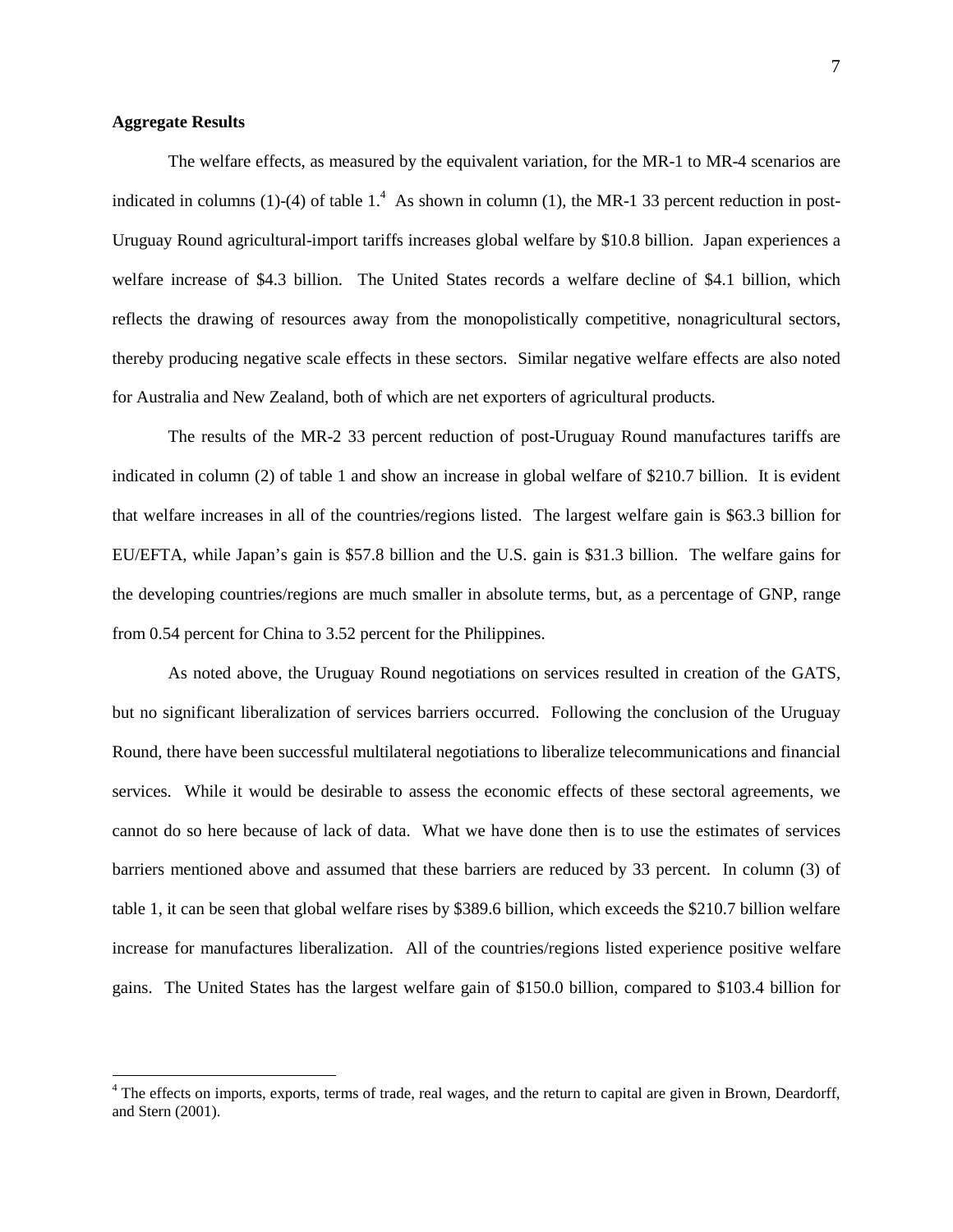EU/EFTA and \$61.6 billion for Japan. There are sizable percentage increases in welfare for the smaller industrialized and developing countries.

 The results for the MR-4 scenario are a linear combination of the other three scenarios. Overall, in column (4) of table 1, global welfare rises by \$613.0 billion. The United States has a welfare gain of \$177.3 billion, EU/EFTA a gain of \$168.9 billion, and Japan a gain of \$123.7 billion. As already noted, most of the smaller industrialized countries and the developing countries show sizable percentage increases in welfare. Finally, MR-5 involves the removal of all barriers and corresponds to what we consider as global free trade. Again, since our model is linear, the results for MR-5 are some three times larger than for MR-4. The welfare gains for the United States are \$537.2 billion (5.92 percent of GNP), EU/EFTA, \$511.9 billion (4.67 percent of GNP), and Japan, \$374.8 billion (5.77 percent of GNP). The percentage welfare increases for the other countries shown range from 3.52 percent of GNP for Australia to 16.96 percent for Singapore.

#### **Sectoral Employment Results**

The sectoral employment results for MR-4 and MR-5 for Japan and the United States are presented in table  $2<sup>5</sup>$  In column (1), the MR-4 negative effects for Japan, measured in numbers of workers and percent of sectoral employment, are concentrated in agriculture (-75,703, -1.85%), food, beverages and tobacco (-28,763, -0.86%), textiles (-1,196, -0.16%), wearing apparel (-31,606, -2.30%), leather products and footwear (-3,227, -2.95%), and trade and transport (-14,736, -0.09%). The largest sectoral employment increases for Japan are in metal products, durable manufactures, and construction. For the United States, in column (3), there are employment declines in textiles (-18,826, -1.55%), wearing apparel (-47,605, -4.37%), leather products and footwear (-9,042, -6.21%), trade and transport (-43,126, -0.14%), and other private services (-92,052, -0.25%). The largest employment increases for the United States are in agriculture (132,608, 3.23%), durable manufactures, and construction. The sectoral

<sup>&</sup>lt;sup>5</sup> Sectoral results for percentage changes in exports, imports, output, and scale economies are given in Brown, Deardorff, and Stern (2001).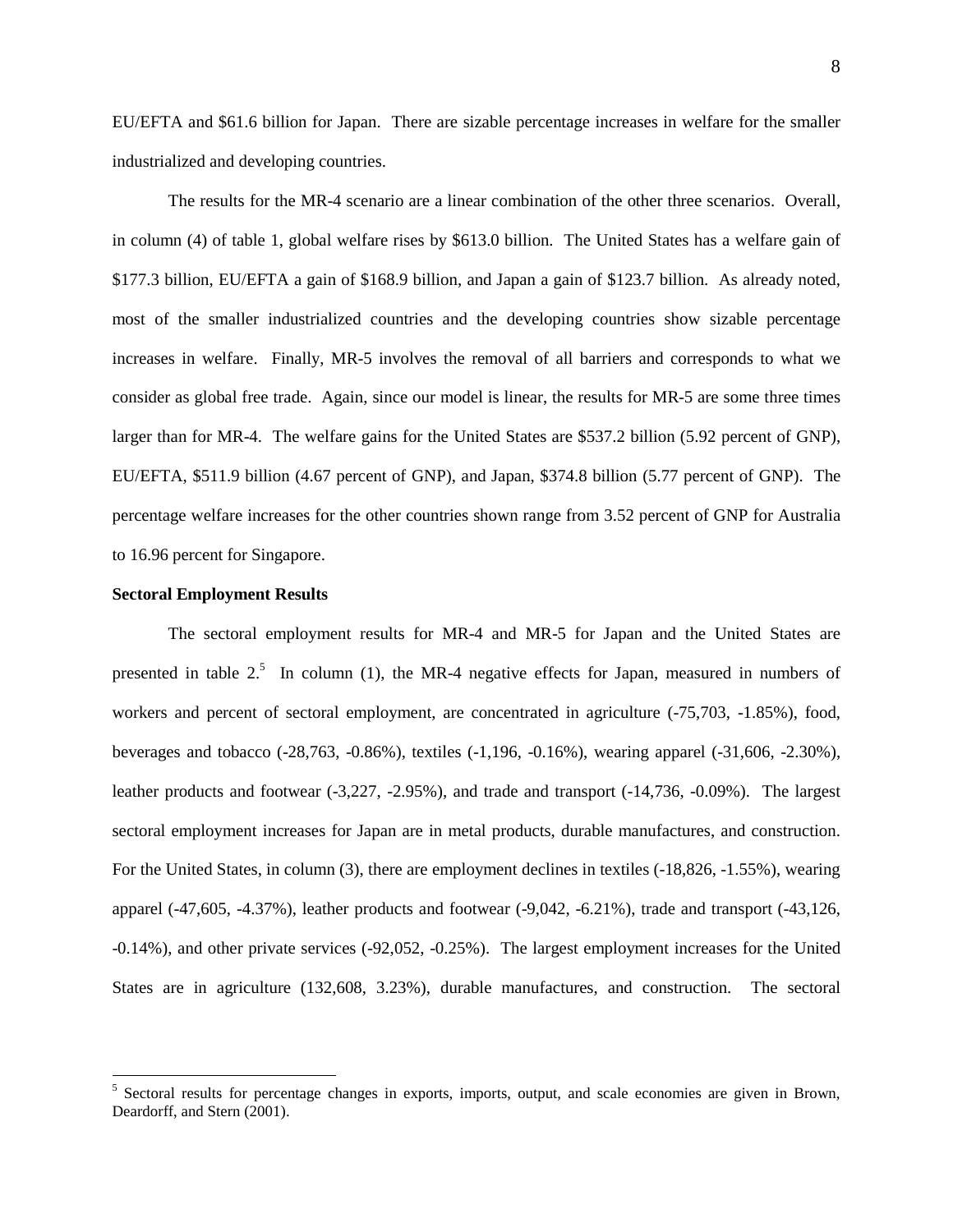employment results for global free trade in Scenario MR-5 in table 2 are some three times larger than those shown for Scenario MR-4.

#### **III. Analysis of Regional Negotiating Options**

 Both the United States and Japan are engaged in a number of negotiations involving regional arrangements. For the United States, this includes expansion of the North American Free Trade Agreement (NAFTA) to include Chile and ongoing discussions and negotiations for a Free Trade Area for the Americas (FTAA). Both the United States and Japan are members of the Asia Pacific Economic (APEC) forum. There has also been some discussion of a so-called ASEAN Plus 3 arrangement in which Japan, China/Hong Kong, and Korea would join together with the members of the Association of South East Nations (ASEAN) in an FTA. In this section, we report the results of regional scenarios that involve both the United States and Japan in the case of APEC, an ASEAN Plus 3 FTA that involves Japan, an expansion of NAFTA to include Chile, and an approximation to the FTAA that we refer to as a Western Hemisphere FTA (WHFTA) that involves the United States. These scenarios are:

- *RA-1: APEC trade liberalization elimination of all bilateral post-Uruguay Round agriculture and manufactures tariffs and services barriers among APEC countries.6*
- *RA-2: ASEAN Plus 3 FTA elimination of all bilateral post-Uruguay Round agricultural and*  manufactures tariffs and services barriers among the ASEAN countries<sup>7</sup> plus China/Hong Kong, *Japan, and Korea.*
- *RA-3: NAFTA-Chile FTA elimination of all bilateral post-Uruguay Round agricultural and manufactures tariffs and services barriers between the NAFTA members and Chile.*
- *RA-4: Western Hemisphere FTA (WHFTA) elimination of all bilateral post-Uruguay Round agricultural and manufactures tariffs and services barriers among the NAFTA members and Chile and an aggregate of countries comprising Central America and Caribbean and Other South America (CCS).8*

 $\overline{a}$ 

<sup>&</sup>lt;sup>6</sup> The membership of APEC is taken here to include: Australia; Canada; Chile; China; Hong Kong; Indonesia; Japan; Korea; Malaysia; Mexico; New Zealand; Philippines; Singapore; Taiwan; Thailand; and United States. <sup>7</sup> Taken here to include Indonesia, Malaysia, Philippines, Singapore, and Thailand.

<sup>&</sup>lt;sup>8</sup> The CCS aggregate comprises: Central America and Caribbean; Venezuela; Colombia; Rest of Andean Pact; Agentina; Brazil; Uruguay; and Rest of South America.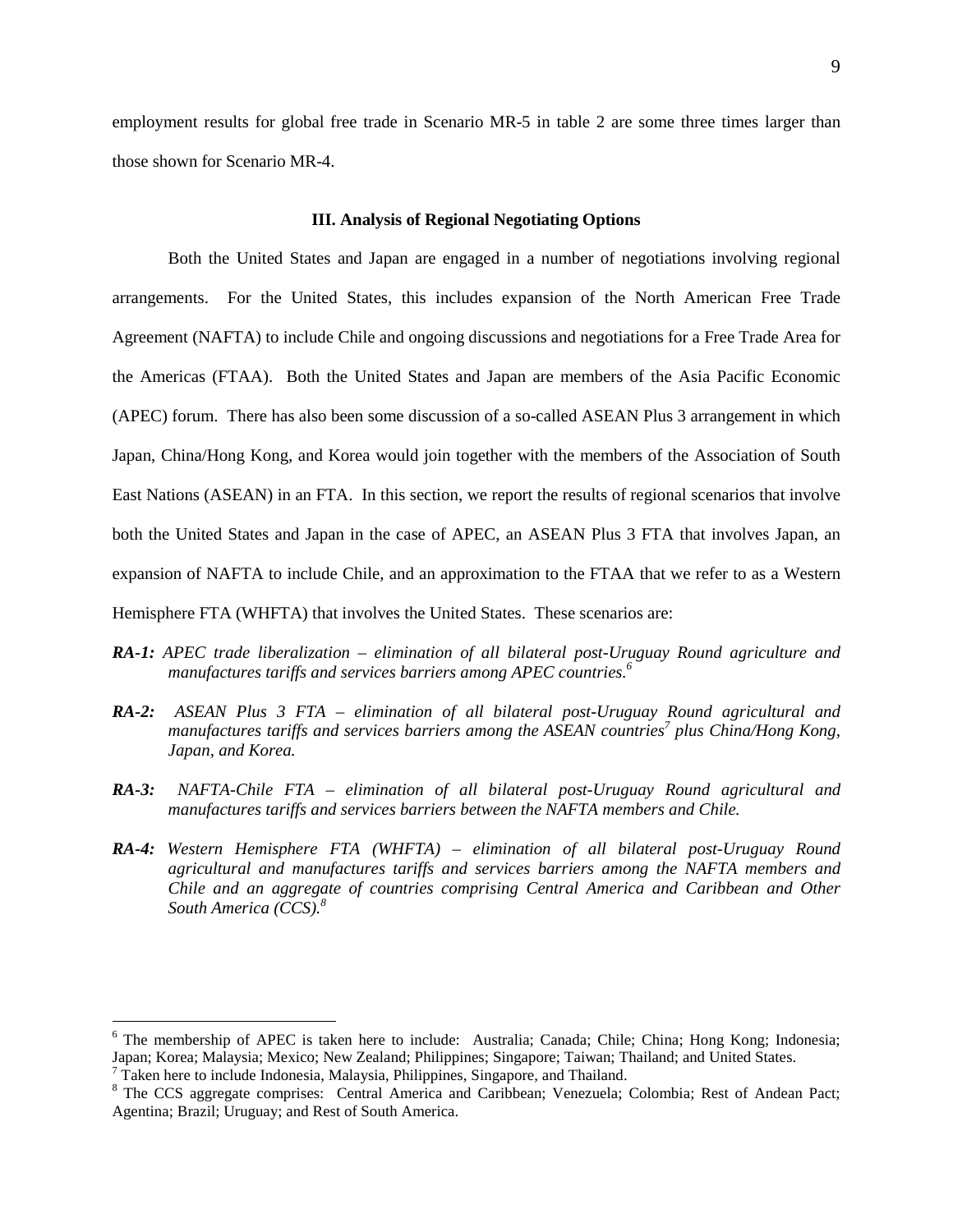#### **Results**

In each of these cases, our reference point is the post-Uruguay Round, 2005 database described above together with the post-Uruguay Round tariff rates on agricultural products and manufactures and the specially constructed measures of services barriers used in the Millennium Round scenarios in Section II preceding. Four scenarios have been carried out for each of the four arrangements noted: (A) removal of agricultural tariffs; (M) removal of manufactures tariffs; (S) removal of services barriers; and (C) combined removal of agricultural and manufactures tariffs and services barriers. Because of space constraints, we report only the latter combined results, denoted RA-1C, …, RA-4C. The results of the other scenarios are available on request.

**RA-1C: APEC Trade Liberalization** – This scenario treats APEC as a FTA and does not make allowance for the "open regionalism" that APEC purportedly offers to non-members. If open regionalism were to be pursued, it would mean in effect that APEC liberalization would be extended to non-members who wished to become associated with or to join APEC. But presumably these non-members would then themselves be required to eliminate their own trade barriers vis-à-vis the APEC members. Since we cannot determine a priori how non-members of APEC would respond, we take the closest approximation to open regionalism to correspond with our global free-trade scenario MR-5 in table 1 above.

In table 3, the complete elimination of (post-Uruguay Round) APEC bilateral tariffs and services barriers increases global welfare by \$764.4 billion. Japan's welfare increases by \$283.1 billion (4.36 percent of GNP) and U.S. welfare increases by \$294.7 billion (3.25 percent of GNP). There is some evidence of trade diversion for EU/EFTA amounting to \$7.0 billion and Rest of Asia, \$1.0 billion, which reflects trade diversion in manufactures being offset against trade creation in agriculture and services. It is interesting then to compare the bilateral removal of APEC trade barriers with the removal of all global trade barriers in Scenario MR-5 noted above. The welfare gain from global free trade, indicated earlier in table 1, is \$1.9 trillion, which compares to a gain of \$764.4 billion if all tariffs and services barriers were removed bilaterally among the APEC member countries. The gains for Japan and the United States from global free trade are \$374.8 and \$537.2 billion compared to \$283.1 and \$294.7 billion, respectively, for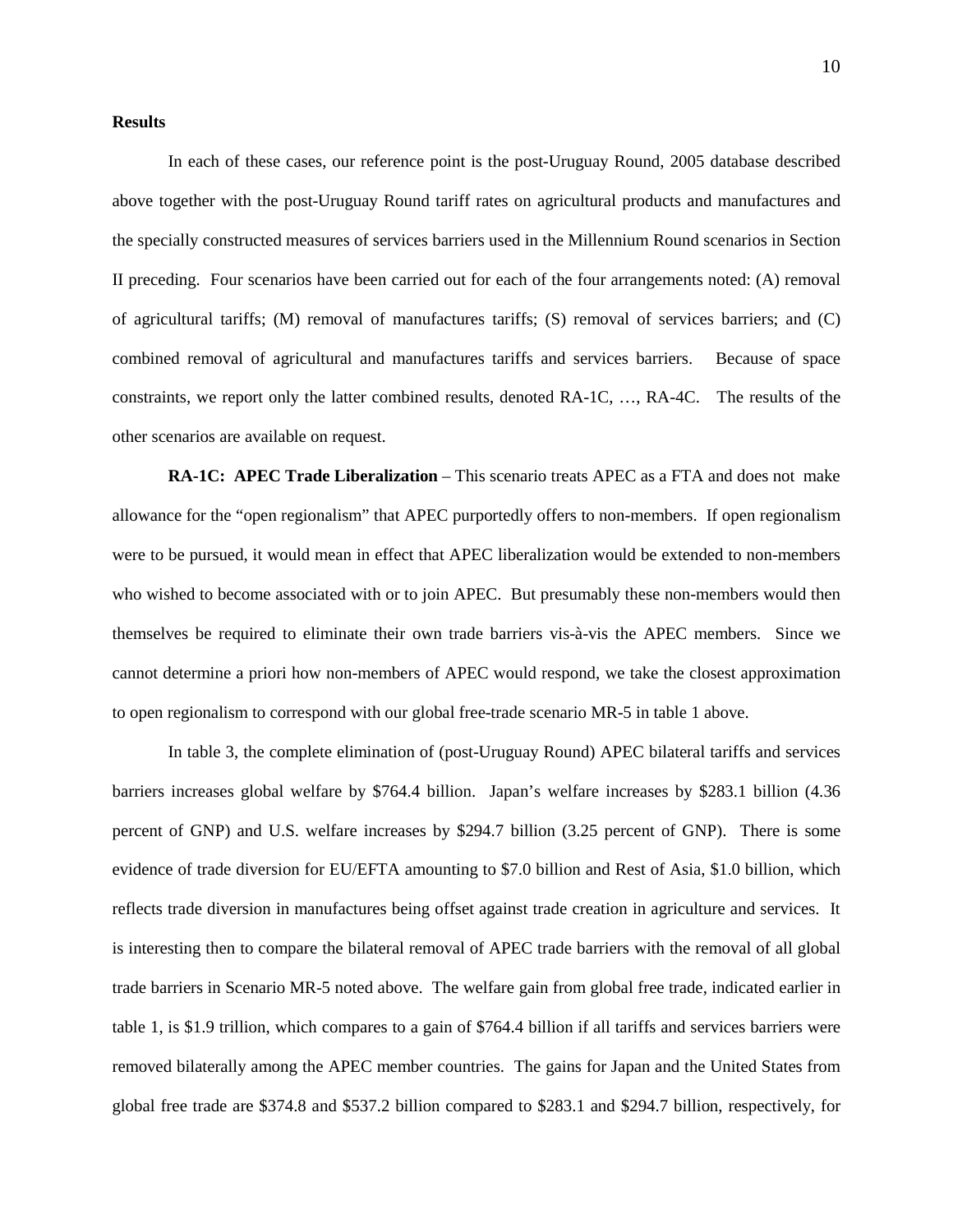complete APEC bilateral liberalization. The detailed sectoral results for Japan are indicated in column (1) of table 4. Thus, for complete APEC bilateral liberalization, the numbers of workers decline in agriculture, food, beverages and tobacco, wearing apparel, leather products and footwear, and trade and transport services, and increase in all other manufacturing sectors, particularly metal products, machinery and equipment, and other private services. The sectoral employment results for the United States are shown in column (3) of table 4, indicating employment declines in most manufacturing sectors, especially textiles, wearing apparel, leather products and footwear, other manufactures, trade and transport, and government services. The main U.S. employment increases are in agriculture, food, beverages, and tobacco, construction, and other private services.

**RA-2C: ASEAN Plus 3** – Table 3, column (2), contains the results of a FTA involving the members of ASEAN together with China/Hong Kong, Japan, and South Korea.<sup>9</sup> Complete removal of all bilateral tariffs on agriculture and manufactures and services barriers increases global welfare by \$224.7 billion. Japan's welfare rises by \$160.8 billion, and there are welfare increases for the ASEAN members as well as for China/Hong Kong and South Korea. There is evidence of trade diversion for the EU/EFTA (-\$2.6 billion), Rest of Asia (-\$58 million), and Mexico (-\$55 million). In a scenario not shown here, if Hong Kong were to be excluded from this FTA, it would experience a welfare decline of \$366 million. The sectoral results for Japan are shown in table 4, column (2), and indicate employment declines in agriculture, food, beverages, and tobacco, textiles, wearing apparel, leather products and footwear, and trade and transport services. Employment rises in all other sectors in Japanese manufacturing and services. The sectoral employment effects in China (excluding Hong Kong), which are quite large, are shown in column (1) of table 5. There are declines in textiles, wood and wood products, chemicals, metal products, transportation equipment, machinery and equipment, construction, trade and transport, and government services. There are employment increases in agriculture, mining, food, beverages and tobacco, wearing apparel, leather products and footwear, other manufactures, and other private services. The sectoral employment results for Korea are shown in column (2) of table 5. There are relatively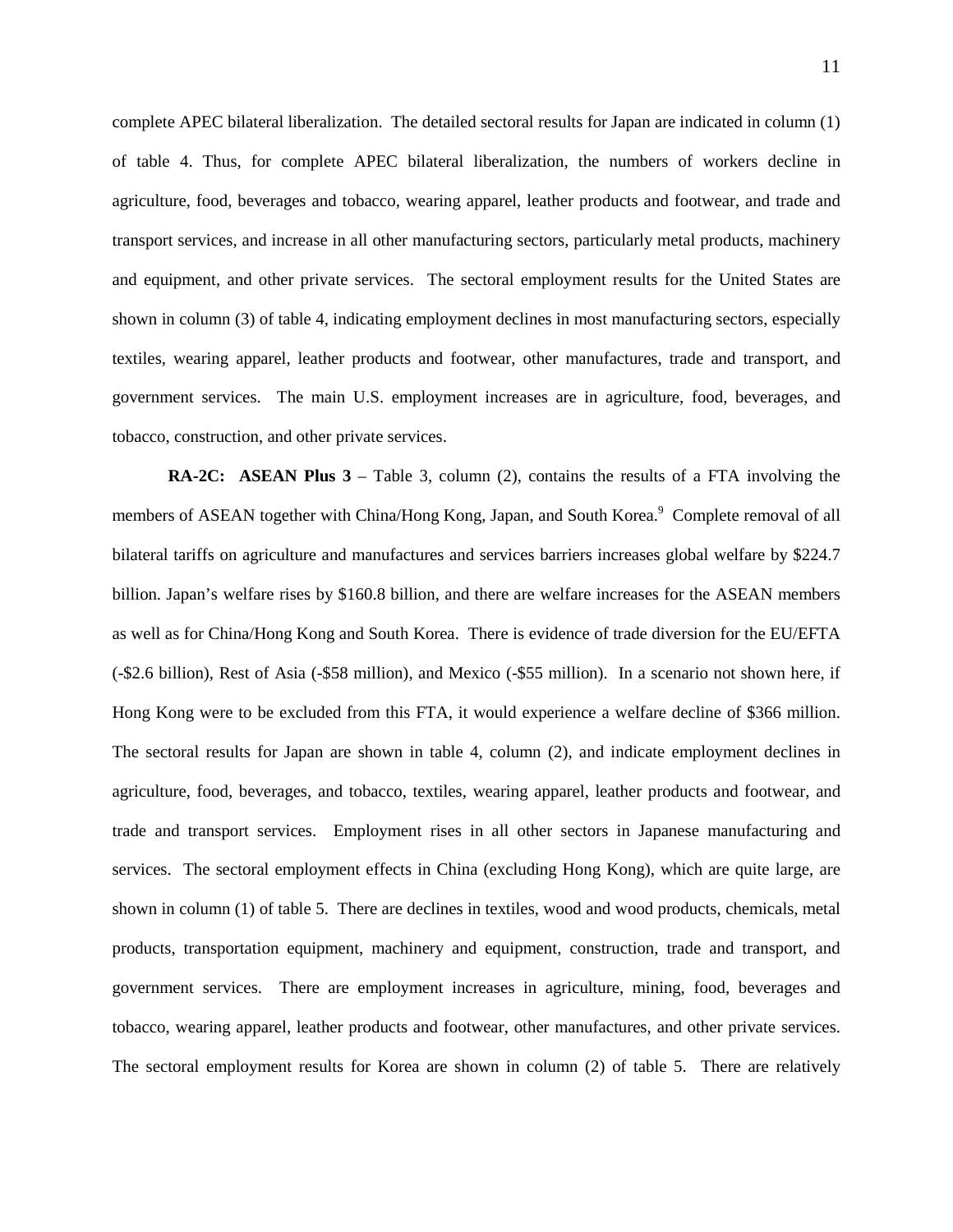sizable employment declines in agriculture, durable manufactures, and services, and employment increases especially in textiles, wearing apparel, leather products and footwear, and other manufactures.

**RA-3C: NAFTA-Chile FTA** – Table 3, column (3), indicates the results of a FTA involving the NAFTA member countries and Chile.<sup>10</sup> The complete removal of all post-Uruguay Round bilateral tariffs on agriculture and manufactures and services barriers vis-à-vis Chile increases global welfare by \$5.5 billion. The welfare of the NAFTA members rises, with the largest absolute gain of \$4.2 billion for the United States. Chile's welfare increases by \$300 million, which is 0.92% of its GNP. There is some evidence of trade diversion for a number of countries, including the aggregate of Central America and Caribbean and Other South American (CCS) countries. The sectoral employment effects for the NAFTA members and for Chile are shown in columns (1)-(4) of table 6. The U.S. employment effects are negligible, as are those for Canada and Mexico. The employment effects for Chile are noticeably larger, with increases in agriculture, mining, metal products, and other private services, and reductions in textiles and wearing apparel, some other manufacturing sectors, and trade and transport and government services.

**RA-4C: Western Hemisphere Trade Agreement (WHFTA) – Discussions have been ongoing** for several years to create a Free Trade Area for the Americas (FTAA).<sup>11</sup> The most recent efforts to move forward in achieving a FTAA were made at a Summit of the Americas meeting of the 34 member nations in Quebec City in April 2001. Since the country detail in our model does not include the individual members of the FTAA, we have chosen to approximate it by combining the United States, Canada, Mexico, and Chile with an aggregate of the Central American and Caribbean and Other South American (CCS) nations into what we refer to as a Western Hemisphere Free Trade Agreement (WHFTA). The complete removal of all bilateral tariffs on agriculture and manufactures and services barriers can be seen in table 3, column (4), to increase global welfare by \$77.9 billion. The welfare of the NAFTA members rises by \$52.7 billion for the United States, \$2.8 billion for Canada, and \$2.8 billion for Mexico. The

<sup>-&</sup>lt;br>9  $9^9$  For some background information on discussions relating to an ASEAN Plus 3 FTA, see Barry (2001).

<sup>&</sup>lt;sup>10</sup> For a more comprehensive analysis of the accession of Chile to the NAFTA, see Brown, Deardorff, and Stern (2000).

 $11$  See Office of the United States Trade Representative (20001a).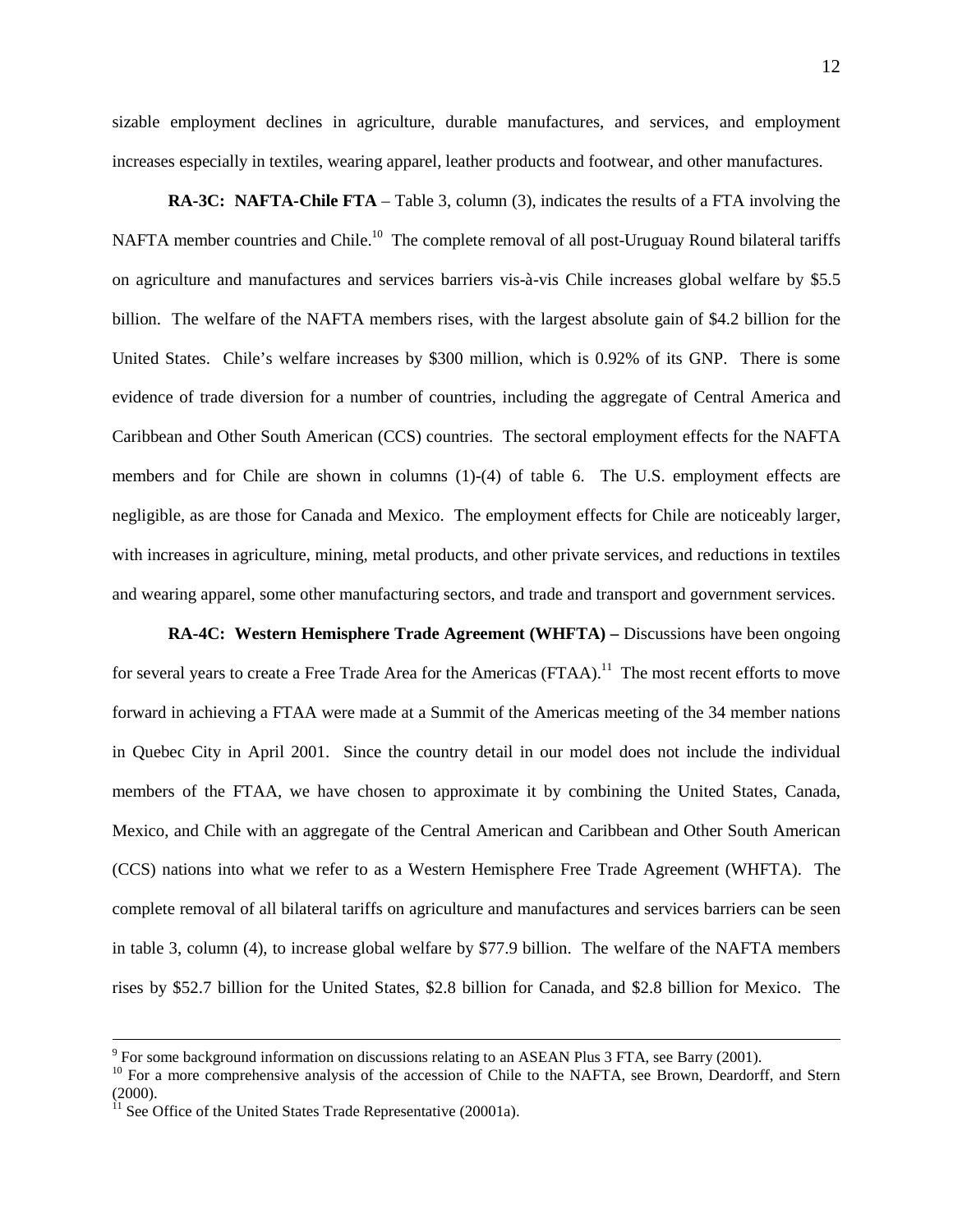welfare of Chile rises by \$2.0 billion and the CCS aggregate by \$18.4 billion. There is evidence of trade diversion for Australia, New Zealand, EU/EFTA, some Asian developing countries, and the Middle East and North Africa. The sectoral employment effects are indicated in columns (5)-(9) of table 6. The United States shows relatively small employment declines in agriculture, mining, food, beverages, and tobacco, and other private and government services, and increases in all other sectors. While the employment effects for Canada are also small, the absolute employment increases for Mexico, Chile, and the CCS aggregate are noteworthy. This suggests that the smaller countries would experience more employment adjustments than the largest countries in a WHFTA.

#### **IV. Analysis of Bilateral Negotiating Options**

 As already mentioned, both Japan and the United States are currently engaged in or are considering a number of bilateral trading arrangements. For Japan, these include negotiation of a FTA with Singapore and active consideration of FTAs with Mexico, Korea, Chile, and possibly other countries.<sup>12</sup> The United States has been a member of the NAFTA since its inception in 1994. It has recently concluded a bilateral FTA with Jordan and is actively considering FTAs with Chile, Singapore, and Korea.<sup>13</sup> In what follows, we analyze the effects on economic welfare and sectoral employment of these various bilateral arrangements. The scenarios are as follows:

**JSFTA**: *Japan-Singapore FTA* **JKFTA**: *Japan-Korea FTA*  **JCFTA**: *Japan-Chile FTA*  **JMFTA**: *Japan-Mexico FTA* 

**USCFTA**: *U.S.-Chile FTA*  **USSFTA**: *U.S.-Singapore FTA*  **USKFTA**: *U.S.-Korea FTA* 

 $\overline{a}$ 

As with the regional scenarios, we report only the combined results of the combined removal of agricultural and manufactures tariffs and services barriers, denoted by JSFTA-C, etc. The results for the

 $12$  For more details, see: METI, White Papers/Reports (2000a,b,c); Institute of Developing Economies and JETRO (2000); Institute of Developing Economies, JETRO, and Korea Institute for International Economic Policy (2000); Korea Institute for International Economic Policy (2000); and Keidanren (1999, 2000).

<sup>&</sup>lt;sup>13</sup> See Office of the United States Trade Representative (2001b,c) and United States International Trade Commission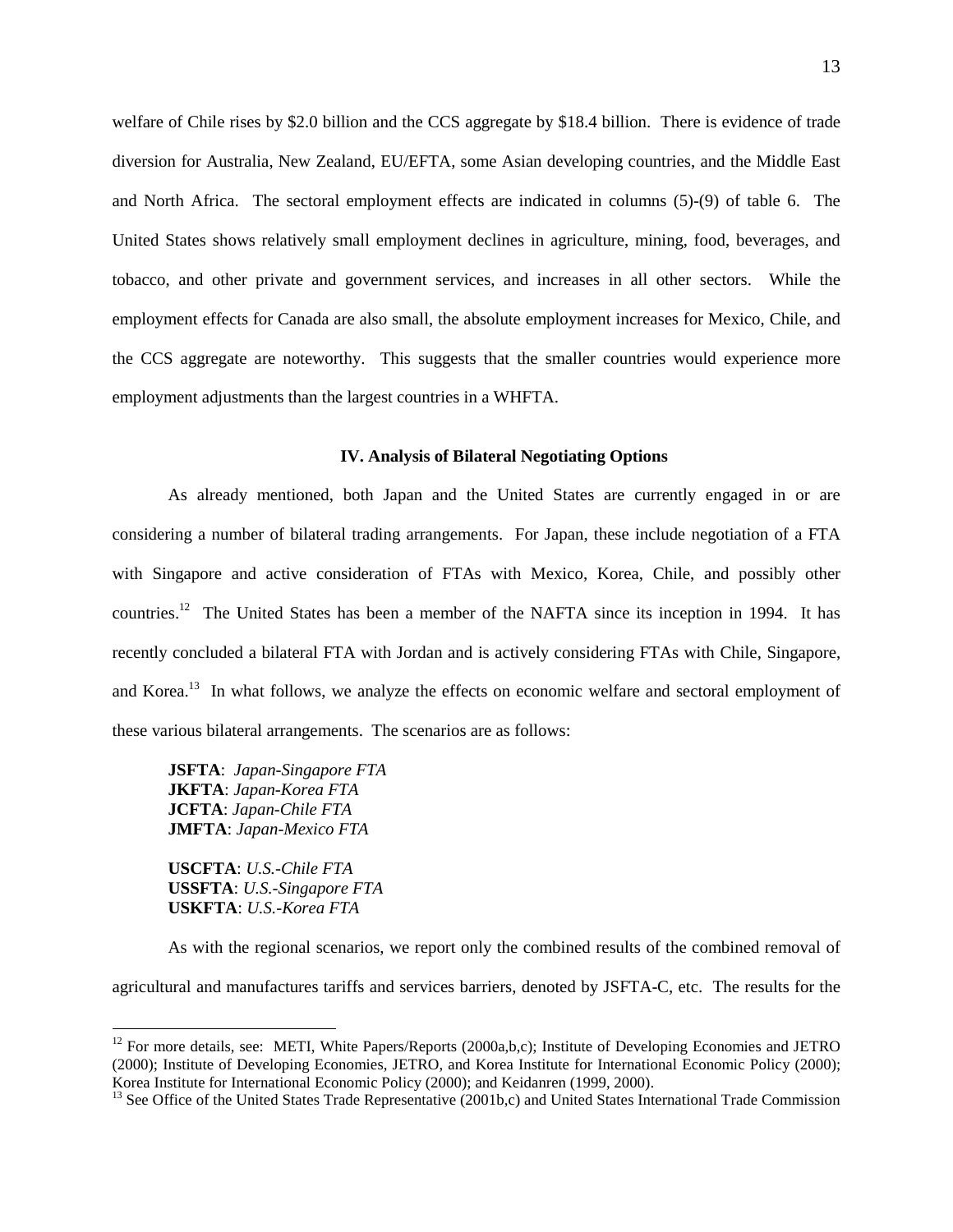separate removal of the agricultural, manufactures, and services barriers are available on request. We should emphasize that our computational analysis does not take into account other features of the various FTAs, such as the negotiation of explicit rules and development of new institutional and cooperative arrangements that could be beneficial to the countries involved.<sup>14</sup> These factors do not lend themselves readily to quantification, however. By the same token, we have not made allowance for rules of origin that may be negotiated as part of each FTA and that could be designed with protectionist intentions.

**JSFTA-C:** Japan-Singapore Free Trade Agreement – As shown in table 7, column (1), the combined removal of bilateral tariffs on agricultural products and manufactures and services barriers would increase global economic welfare by \$15.4 billion. Japan's welfare rises by \$10.9 billion (0.17 percent of GNP), and Singapore's welfare rises by \$1.8 billion (2.43 percent of GNP). A JSFTA appears to be trade diverting for the other ASEAN economies, as is evident in the declines in economic welfare for Indonesia, Malaysia, the Philippines, and Thailand. The other industrialized countries besides Japan show increases in welfare. The sectoral results, which are shown in column (1) of table 8, indicate that employment rises by relatively small amounts in all sectors in Japan, except trade and transport services.<sup>15</sup> For Singapore, as indicated in column (1) of table 9, there are relatively substantial employment declines in virtually all manufacturing sectors and increases in employment in trade and transport (20,521) and other private services (5,160). A Japan-Singapore FTA thus appears to shift employment in Japan especially towards durable manufactures and employment in Singapore away from manufactures towards services sectors.

**JKFTA-C: Japan-Korea Free Trade Agreement** – In table 7, column (3), a JKFTA for all sectors combined increases global welfare by \$30.3 billion. Japan's economic welfare increases by \$27.4 billion (0.42 percent of GNP), and South Korea's welfare increases by \$3.2 billion (0.57 percent of GNP). There is evidence of trade diversion from a JKFTA for the United States (-\$207 million),

 <sup>(2001)</sup> for information on the U.S. FTA initiatives.

<sup>&</sup>lt;sup>14</sup> Thus, for example, the prospective Japan-Singapore FTA is to be referred to as the "Japanese-Singapore Agreement for a New Age Partnership." Details of the proposed agreement are set out in METI (2000a).

 $^{15}$  Sectoral results for percentage changes in exports, imports, output, and scale economies for this and the following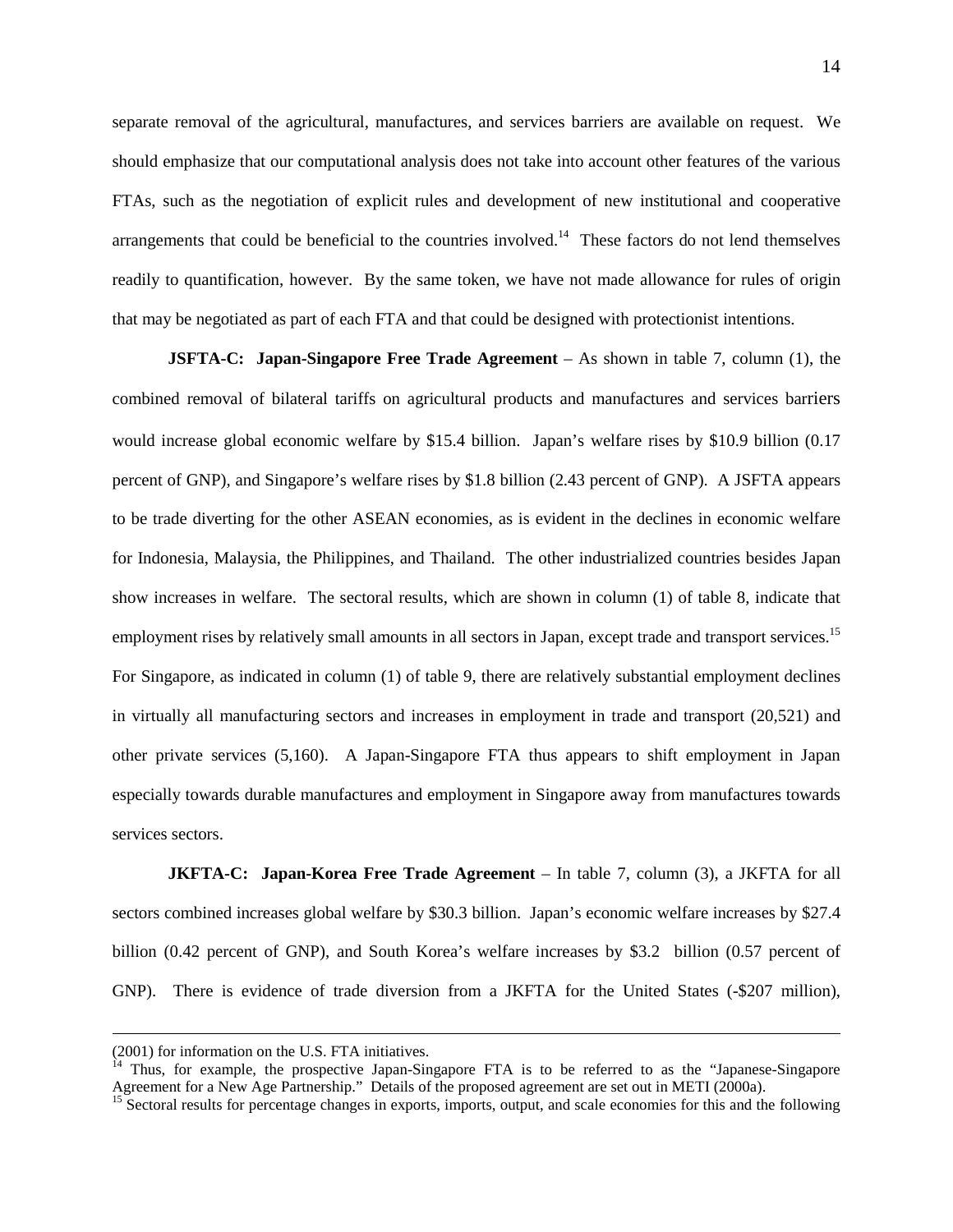EU/EFTA (-\$214 million), and smaller amounts for several of the Asian developing countries. The sectoral results, shown in table 8, column (2), indicate that there are relatively small employment declines in Japan in agriculture, labor-intensive manufactures, and trade and transport services, and increases in employment in durable manufactures, construction, and other private services. For Korea, as shown in Table 9, column (3), employment falls in chemicals, durable manufactures, and services, except for trade and transport. Employment rises in Korea's agriculture and labor-intensive manufactures.

**JCFTA-C: Japan**-**Chile Free Trade Agreement** – A JCFTA covering all sectors is shown in table 7, column (5), to increase global welfare by \$4.9 billion. Japan's welfare rises by \$4.3 billion (.07 percent of GNP) and Chile's welfare rises by \$688 million (0.86 percent of GNP). There is evidence of small, negative welfare effects due to trade diversion for the smaller industrialized countries and for all of the Asian economies, except Hong Kong. The sectoral results for Japan, which are shown in table 8, column (3), indicate relatively small employment declines in agriculture, food, beverages, and tobacco, trade and transport, and other private services, and employment increases in all other manufacturing sectors. In Chile, as indicated in column (5) of table 9, employment falls in mining, all manufacturing sectors, and in services except other private services.

**JMFTA-C: Japan-Mexico Free Trade Agreement** – As indicated in table 7, column (7), the combined removal of bilateral trade barriers for agricultural products, manufactures, and services in a JMFTA increases global welfare by \$7.3 billion. Japan's welfare increases by \$6.3 billion (0.10 percent of GNP) and Mexico's welfare by \$1.9 billion (0.5 percent of GNP). There are indications that a JMFTA would be trade diverting for the United States (-\$750 million), Canada (-\$33 million), EU/EFTA (-\$121 million), and in small amounts for several of the Asian and CCS economies. The sectoral results for Japan, which are shown in column (4) of table 8, indicate relatively small employment declines in agriculture, food, beverages and tobacco, textiles, wearing apparel, leather products and footwear, and trade and transport services and increases especially in durable manufactures. For Mexico, in table 9,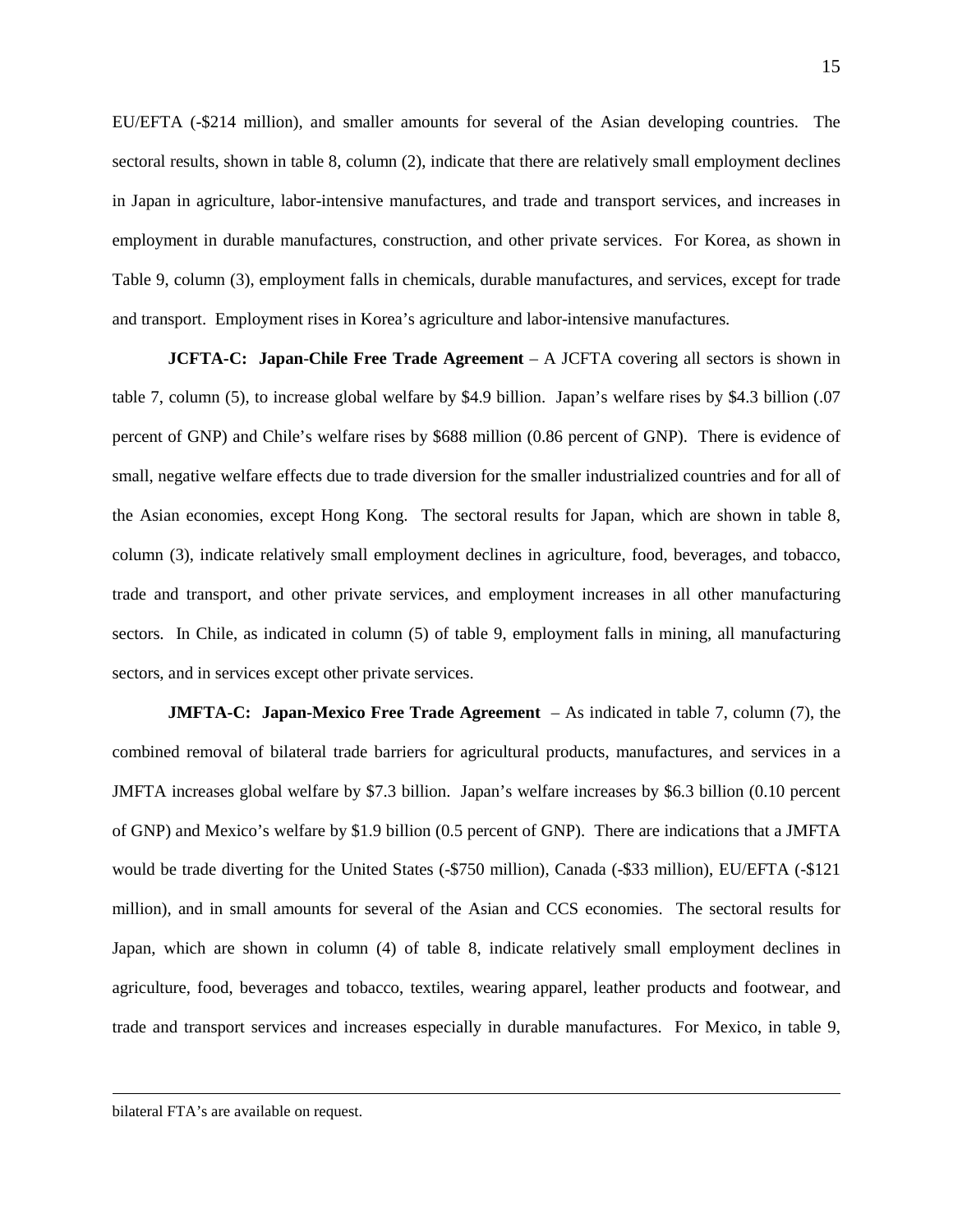column (7), the sectoral results show relatively small employment declines in agriculture and all manufactures sectors and employment increases in trade and transport and other private services.

**USCFTA-C: U.S.-Chile Free Trade Agreement** – To supplement the regional scenario noted for the expansion of NAFTA to include Chile and to permit comparison with a Japan-Chile FTA, the results of a U.S.-Chile FTA are indicated in column (6) of table 7 Global welfare increases by \$4.7 billion, with U.S. welfare increasing by \$4.2 billion and Chile's welfare by \$0.5 billion. These welfare increases are comparable to those indicated for the Japan-Chile FTA in column (5) of table 7, although the patterns of trade diversion differ somewhat between the U.S. and Japanese FTAs with Chile. The sectoral results for the United States are shown in column (5) of table 8 and indicate relatively small employment declines in U.S. agriculture, mining, food, beverages, and tobacco, wearing apparel, leather products and footwear, and other private services, and employment increases in the other sectors. The sectoral employment effects for Chile are indicated in column (6) of table 9 and show employment increases in agriculture, mining, metal products, and other private services and employment declines in several manufacturing sectors and services. The sectoral employment changes for Chile differ somewhat for the Japan and U.S. FTAs, as can be seen by comparing columns (5) and (6). Nonetheless, a number of these sectoral changes are relatively large and indicate the adjustments that may occur with the FTAs.

**USSFTA-C: U.S.-Singapore Free Trade Agreement** – The welfare effects of a U.S.-Singapore FTA are noted in column (2) of table 7. Global welfare rises by \$20.6 billion, with U.S. welfare rising by \$16.7 billion and Singapore's welfare by \$2.0 billion. These welfare increases are somewhat larger than those shown for the Japan-Singapore FTA in column (1), although there are some differences in the patterns of trade diversion. The sectoral employment effects for the United States are indicated in column (6) of table 8. There are positive, but relatively small, employment increases in all U.S. sectors, except for wearing apparel, trade and transport, and other private services. For Singapore, noted in column (2) of table 9, there are relatively large sectoral employment increases in wearing apparel and trade and transport services and declines in most other sectors. These sectoral changes correspond for Singapore to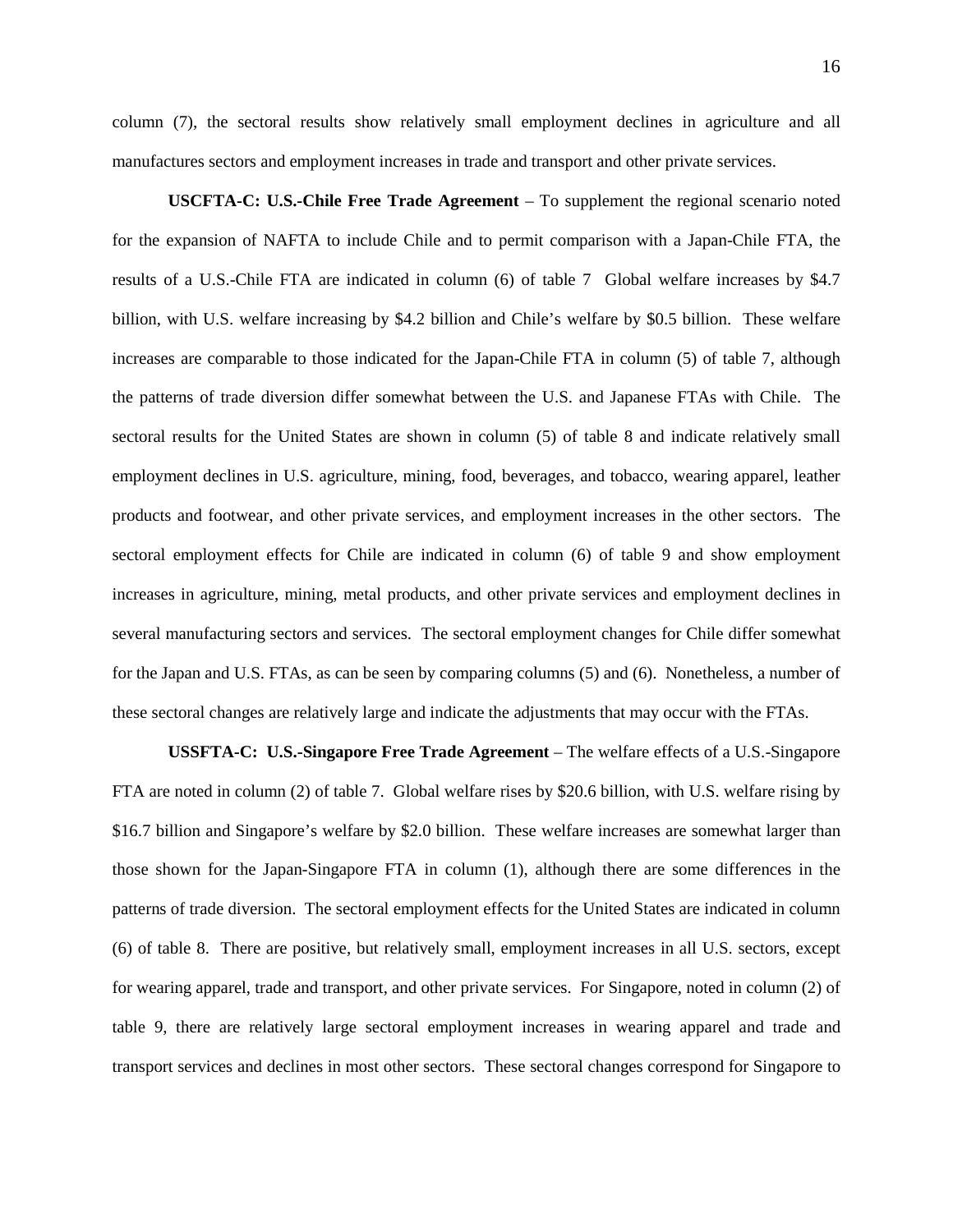those shown in column (1) of table 9 for the Japan-Singapore FTA and suggest sizable employment adjustments for Singapore that may occur in both FTA arrangements.

**USKFTA-C: U.S.-Korea Free Trade Agreement** – The welfare effects of a U.S.-Korean FTA are shown in column (4) of table 7. Global welfare rises by \$38.8 billion, with U.S. welfare rising by \$29.2 billion and Korean welfare by \$8.2 billion. These welfare effects are somewhat larger than for the Japan-Korea FTA noted in column (3) of table 7, and the U.S.-Korea FTA can be seen to have no evidence of trade diversion. The sectoral employment effects for the United States are indicated in column (7) of table 8. U.S. employment increases notably in agriculture and food, beverages, and tobacco and declines in most of the manufacturing and services sectors. It is interesting to compare these results with the results for the Japan-Korea FTA in column (2) of table 8 that indicate employment declines in Japan's agricultural sector, food, beverages, and tobacco, wearing apparel, and trade and transport services. The sectoral employment effects for Korea are indicated in column (4) of table 9. There are noteworthy employment declines in agriculture, food, beverages, and tobacco, non-metallic mineral products, construction, and other private services and increases in most manufacturing sectors and trade and transport services. The sectoral employment results for Korea with a Japan-Korea FTA, shown in column (3) of table 9, suggest quite different sectoral effects than for a U.S.-Korea FTA. The employment adjustments involved for Korea in both FTAs may therefore be significant in some sectors, although they could be offsetting.

#### **V. Conclusions and Implications for Policy**

 We have used the Michigan Model of World Production and Trade to simulate the economic effects of the trade liberalization that may be negotiated in a new trade round to be conducted under WTO auspices, as well as a variety of regional and preferential trading arrangements. While our focus has been on the United States and Japan, we have also provided results for the effects on the other major trading countries/regions in the global trading system. The overriding conclusion that emerges from our model simulations of a new trade round is that multilateral trade liberalization has positive and often sizable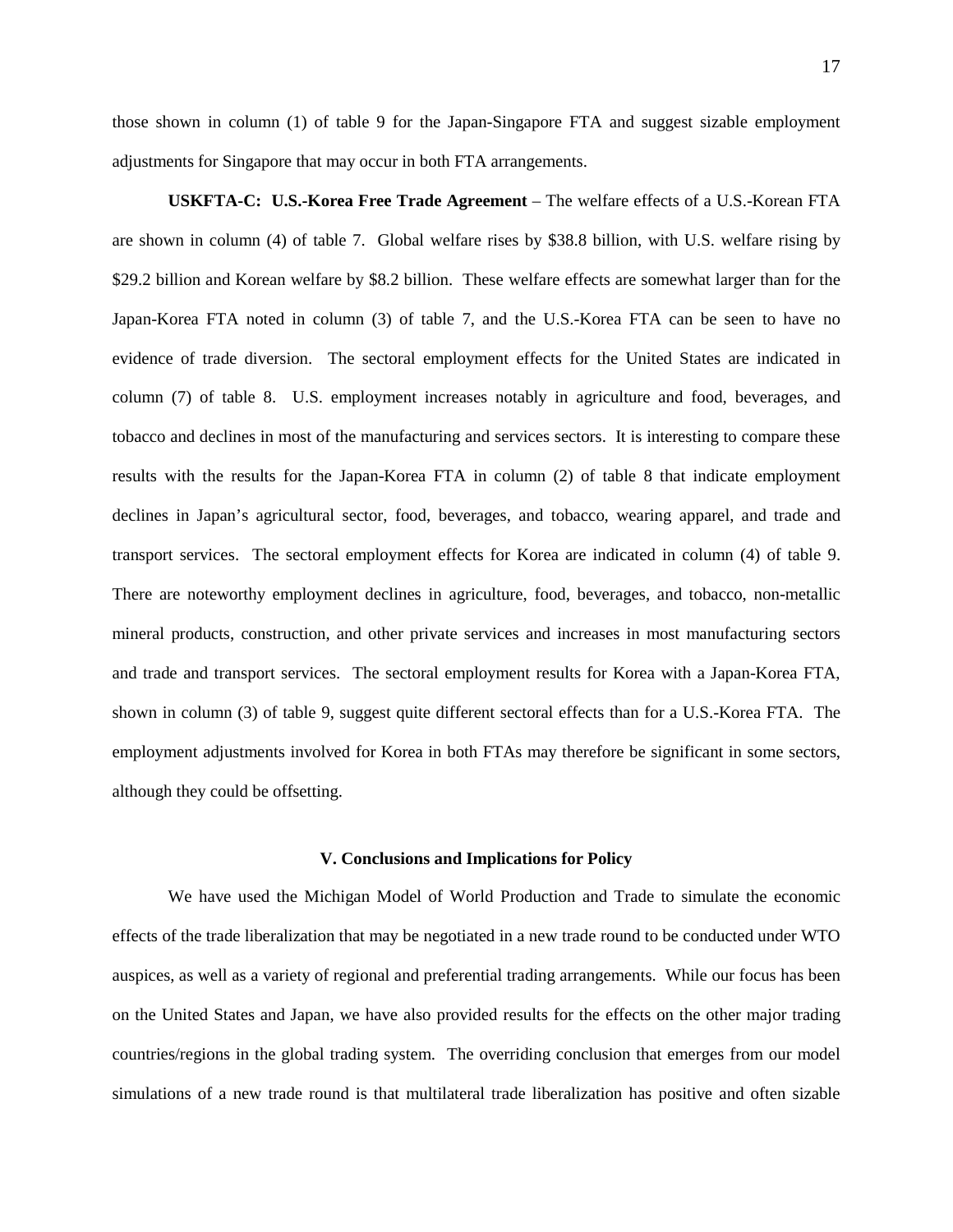impacts on economic welfare in all of the industrialized and developing countries/regions covered in the Michigan Model. A second conclusion is that while regional and bilateral FTAs may be welfare enhancing for the member countries directly involved, these welfare gains are considerably smaller than those resulting from multilateral trade liberalization, and, in any case accrue in absolute terms primarily to the large industrialized countries. Thus, the benefits of FTAs to the developing country partners appear somewhat limited, and, in some cases, could be disruptive because of intersectoral shifts in output and employment, depending on how rapidly the FTAs would be implemented. It is also the case that the regional and bilateral FTAs involve elements of trade diversion and are therefore detrimental to some non-member countries.

 While our research is by no means the last word on the subject, our computational results nonetheless strongly suggest that the interests of the United States and Japan may not be well served altogether by the negotiation of regional and bilateral preferential trading arrangements. There is some danger accordingly that the realization of the very significant benefits of multilateral liberalization may be jeopardized by pursuing these arrangements. It is imperative therefore for the United States, Japan, and other WTO member countries to move ahead expeditiously in launching a new multilateral trade round.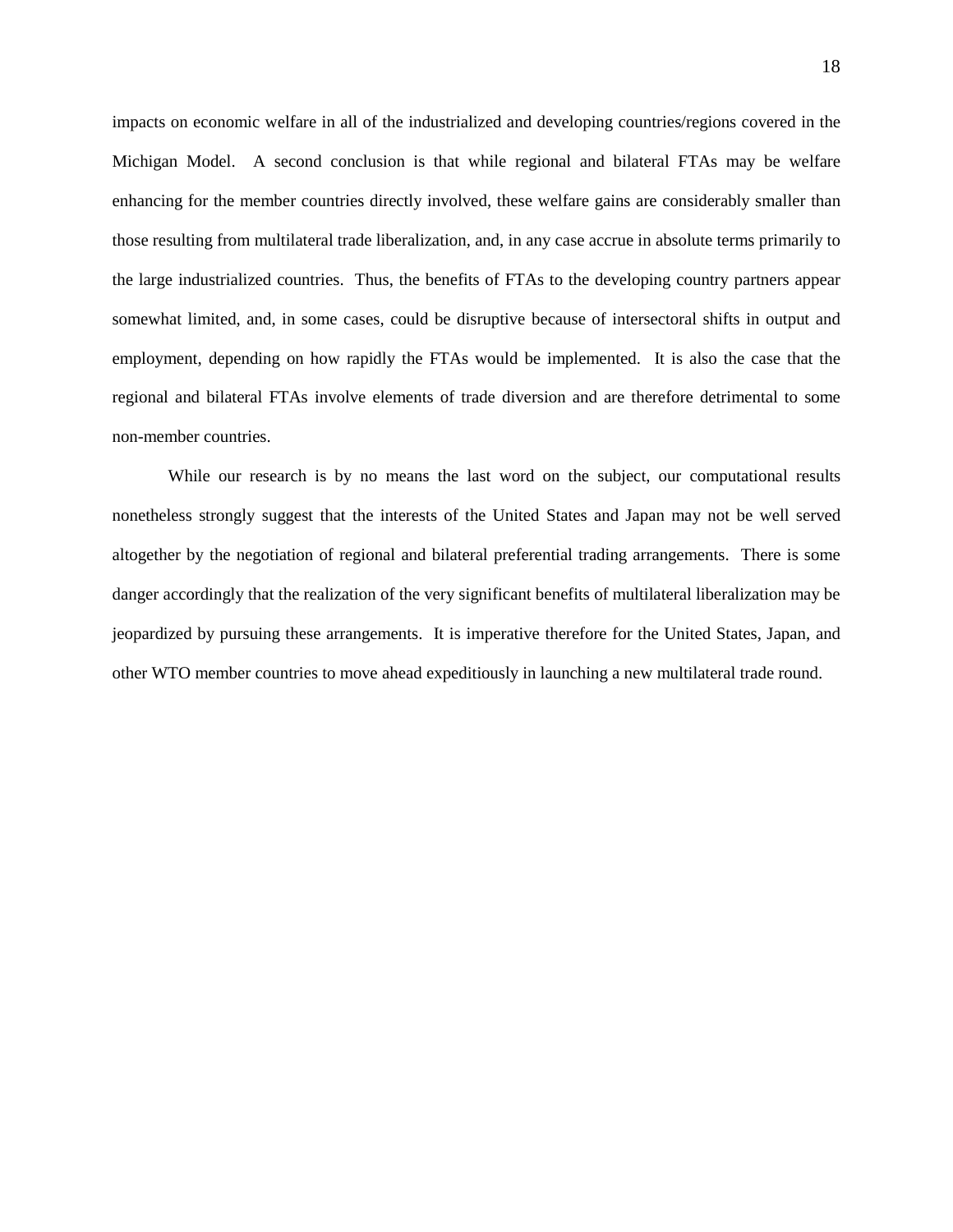#### **References**

- Barry, Michael. 2001. "ASEAN Free-Trade Area Discussions on Including China, Japan, and South Korea," *International Economic Review*, United States International Trade Commission, USITC Publication 3402, January/February.
- Brown, Drusilla K., Alan V. Deardorff, and Robert M. Stern. 2000. "Computational Analysis of the Accession of Chile to the NAFTA and Western Hemisphere Integration," *The World Economy* 23:145-74.
- Brown, Drusilla K., Alan V. Deardorff, and Robert M. Stern. 2001. "CGE Modeling and Analysis of Multilateral and Regional Negotiating Options," in Robert M. Stern (ed.), *Issues and Options for U.S.-Japan Trade Policies*, University of Michigan Press, forthcoming.
- Brown, Drusilla K. and Robert M. Stern. 2001. "Measurement and Modeling of the Economic Effects of Trade and Investment Barriers in Services," *Review of International Economics*, forthcoming.
- Hertel, Thomas W. and Will Martin. 1999. "Would Developing Countries Gain from Inclusion of Manufactures in the WTO Negotiations?" Presented at the Conference on the "WTO and the Millennium Round," Geneva, September 20-21.
- Hertel, Thomas W. 2000. "Potential Gains from Reducing Trade Barriers in Manufacturing, Services and Agriculture," *Federal Reserve Bank of St. Louis Review* 82:77-99.
- Hoekman, Bernard. 2000. "The Next Round of Services Negotiations: Identifying Priorities and Options," *Federal Reserve Bank of St. Louis Review* 82:31-47.
- Institute of Developing Economies and Japan External Trade Organization (JETRO). 2000. *Toward Close Japan-Korea Economic Relations in the 21st Century, Summary Report* (March).
- Institute of Developing Economies and Japan External Trade Organization (JETRO), and Korea Institute for International Economic Policy. 2000. "Towards Closer Japan-Korea Economic Relations: Proposal for Formulating a  $21<sup>st</sup>$  Century Partnership/Joint Communiqué) (May 23).
- Keidanren (Japan Federation of Economic Organizations). 1999. *Report on the Possible Effects of a Japan-Mexico Free Trade Agreement on Japanese Industry* (April 20). (www.keindanren.or.jp/english/ policy/pol099.html).
- Keidanren (Japan Federation of Economic Organizations). 2000. "Urgent Call for Active Promotion of Free Trade Agreements: Toward a New Dimension in Trade Policy" (July 18). (www.keindanren.or.jp/english/ policy/2000/033/proposal.html).
- Korea Institute for International Economic Policy. 2000. *Economic Effects of and Policy Directions for a Korea-Japan FTA* (May).
- McDougall, Robert et al. 1998. *Global Trade: Assistance and Protection: GTAP-4 Database*, Purdue University, W. Lafayette, IN.
- Ministry of Economy, Trade, and Industry (METI), Government of Japan, White Papers/Reports. 2000a. "Japan-Singapore Economic Agreement for a New Age Partnership" (http://www.meti.go.jp/ english/report/data/gJ-SFTA0e.html).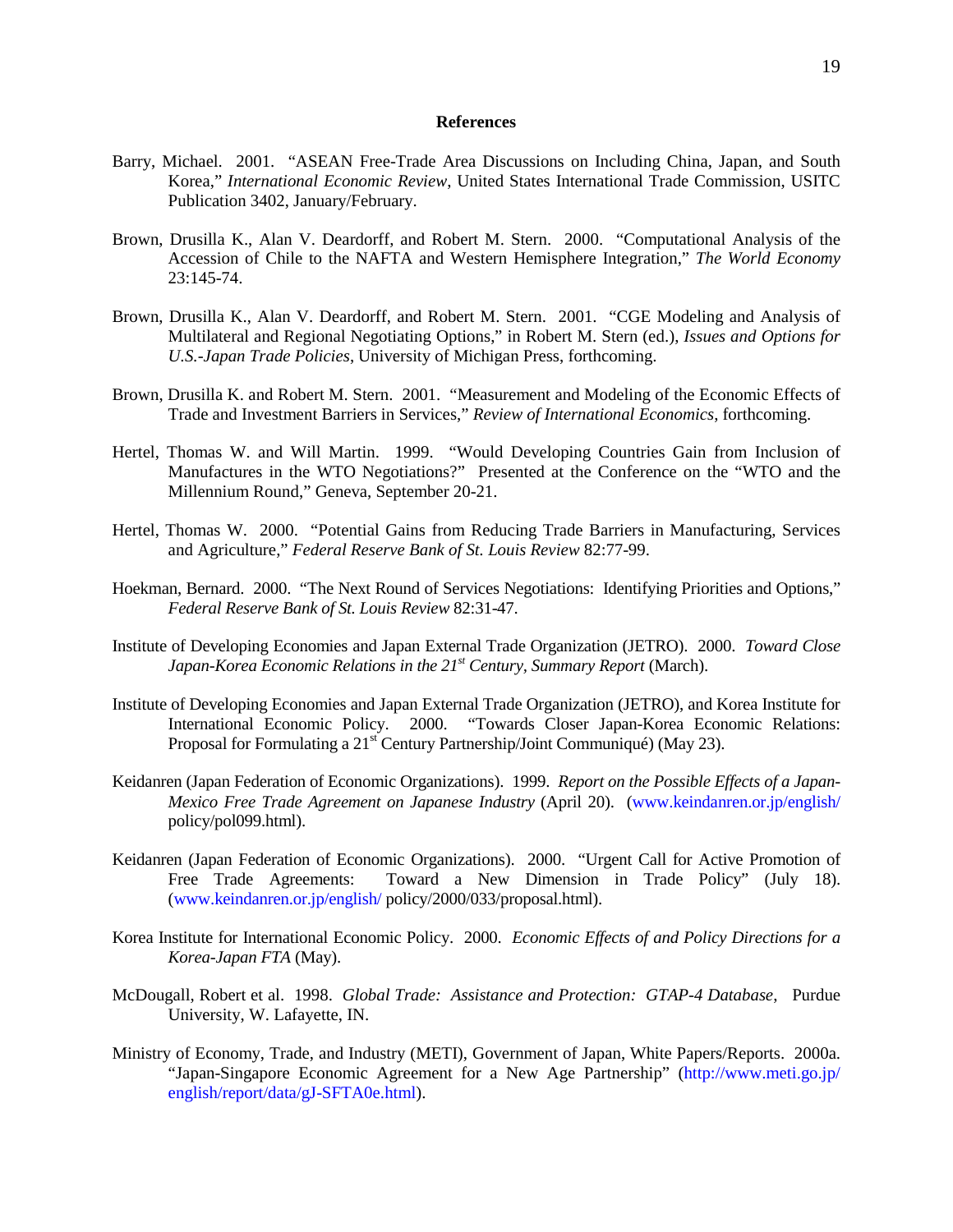- Ministry of Economy, Trade, and Industry (METI), Government of Japan, White Papers/Reports. 2000b. "Joint Announcement of the Japanese and Singapore Prime Ministers on the Initiation of Negotiations for Concluding a Bilateral Economic Partnership Agreement, 22<sup>nd</sup> October in Tokyo" (http://www.meti.go.jp/english/report/data/gJ-SFTA-2e.html).
- Ministry of Economy, Trade, and Industry (METI), Government of Japan, White Papers/Reports. 2000c. "The Economic Foundations of Japanese Trade Policy – Promoting a Multi-Layered Trade Policy," August (http://www.meti.go.jp/english/report/data/g00Wconte.html).
- Office of the United States Trade Representative (USTR). 2001a. "Accomplishments of the FTAA Ministerial," Fact Sheet (April 7).
- Office of the United States Trade Representative (USTR). 2001b. "Joint Declaration of the Proposed U.S.-Singapore Free Trade Agreement," Press Release 00-08 (January 17).
- Office of the United States Trade Representative (USTR). 2001c. "United States and Chile Free Trade Agreement: Third Negotiating Round," Press Release 01-19 (April 2).
- Stolper, Wolfgang and Paul A. Samuelson. 1941. "Protection and Real Wages," *Review of Economic Studies* 9:58-73.
- United States International Trade Commission (USITC). 2001. "ITC to Analyze Impact of a U.S.-Korean Free Trade Agreement," News 01-003, Inv. No. 332-425 (January 11).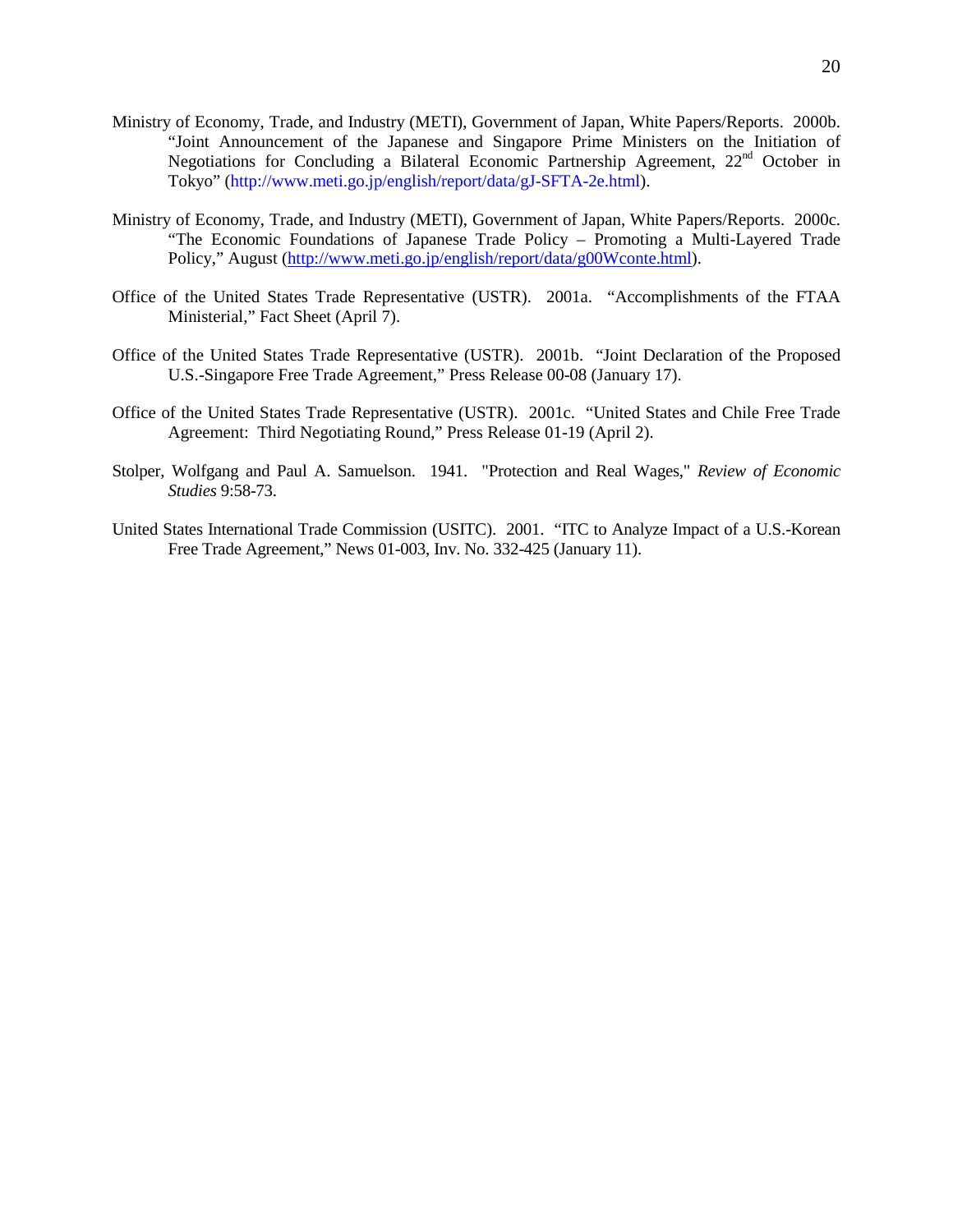| Table 1                                                           |
|-------------------------------------------------------------------|
| <b>Global Welfare Effects of Multilateral Negotiating Options</b> |
| (Percent of GNP and Billions of Dollars)                          |

|                                 |                     |        |                     | WTO Millennium Round - 33% Reductions in: |                 |        |                     |         |                           |         |  |
|---------------------------------|---------------------|--------|---------------------|-------------------------------------------|-----------------|--------|---------------------|---------|---------------------------|---------|--|
|                                 | <b>Agricultural</b> |        | <b>Manufactures</b> |                                           | <b>Services</b> |        | <b>Combined</b>     |         | <b>Global Free Trade</b>  |         |  |
|                                 | Tariffs-MR-1        |        | Tariffs-MR-2        |                                           | Barriers-MR-3   |        | Liberalization-MR-4 |         | All Barriers Removed-MR-5 |         |  |
|                                 | (1)                 |        | (2)                 |                                           | (3)             |        | (4)                 |         | (5)                       |         |  |
| <b>Industrialized Countries</b> |                     |        |                     |                                           |                 |        |                     |         |                           |         |  |
| Japan                           | 0.07%               | \$4.3  | 0.89%               | \$57.8                                    | 0.95%           | \$61.6 | 1.90%               | \$123.7 | 5.77%                     | \$374.8 |  |
| <b>United States</b>            | $-0.04$             | $-4.1$ | 0.34                | 31.3                                      | 1.65            | 150.0  | 1.95                | 177.3   | 5.92                      | 537.2   |  |
| Canada                          | 0.01                | 0.1    | 0.38                | 2.8                                       | 1.46            | 10.6   | 1.85                | 13.5    | 5.62                      | 40.9    |  |
| Australia                       | $-0.04$             | $-0.2$ | 0.56                | 2.5                                       | 0.65            | 2.8    | 1.16                | 5.1     | 3.52                      | 15.5    |  |
| New Zealand                     | $-0.04$             | $-0.0$ | 1.88                | 1.4                                       | 1.20            | 0.8    | 3.04                | 2.2     | 9.22                      | 6.8     |  |
| EU and EFTA                     | 0.02                | 2.2    | 0.58                | 63.3                                      | 0.94            | 103.4  | 1.54                | 168.9   | 4.67                      | 511.9   |  |
|                                 |                     |        |                     |                                           |                 |        |                     |         |                           |         |  |
| <b>Developing Countries</b>     |                     |        |                     |                                           |                 |        |                     |         |                           |         |  |
| Asia                            |                     |        |                     |                                           |                 |        |                     |         |                           |         |  |
| Hong Kong                       | 0.02                | 0.0    | 1.56                | 2.0                                       | 1.78            | 2.3    | 3.36                | 4.3     | 10.18                     | 13.1    |  |
| China                           | 0.18                | 1.6    | 0.54                | 4.9                                       | 0.79            | 7.1    | 1.50                | 13.6    | 4.55                      | 41.2    |  |
| Korea                           | 0.16                | 0.9    | 1.40                | 8.0                                       | 0.91            | 5.2    | 2.48                | 14.1    | 7.51                      | 42.7    |  |
| Singapore                       | 0.12                | 0.1    | 2.85                | 2.1                                       | 2.62            | 1.9    | 5.60                | 4.2     | 16.96                     | 12.6    |  |
| Taiwan                          | 0.71                | 2.5    | 1.58                | 5.6                                       | 0.49            | 1.7    | 2.78                | 9.8     | 8.44                      | 29.6    |  |
| Indonesia                       | 0.06                | 0.1    | 0.06                | 0.1                                       | 0.79            | 2.0    | 1.65                | 4.2     | 5.00                      | 12.7    |  |
| Malaysia                        | 0.28                | 0.3    | 1.99                | 2.4                                       | 0.54            | 0.6    | 2.81                | 3.4     | 8.51                      | 10.2    |  |
| Philippines                     | 0.20                | 0.2    | 3.52                | 3.1                                       | 1.68            | 1.5    | 5.40                | 4.8     | 16.38                     | 14.5    |  |
| Thailand                        | 0.03                | 0.1    | 1.47                | 3.0                                       | 1.12            | 2.3    | 2.62                | 5.4     | 7.94                      | 16.4    |  |
| Rest of Asia                    | 0.40                | 2.3    | 0.90                | 5.2                                       | 0.47            | 2.7    | 1.78                | 10.2    | 5.38                      | 30.8    |  |
|                                 |                     |        |                     |                                           |                 |        |                     |         |                           |         |  |
| Other                           |                     |        |                     |                                           |                 |        |                     |         |                           |         |  |
| Chile                           | $-0.05$             | $-0.0$ | 1.29                | 1.0                                       | 1.17            | 0.9    | 2.40                | 1.9     | 7.28                      | 5.9     |  |
| Mexico                          | 0.03                | 0.1    | 0.32                | 1.1                                       | 1.49            | 5.2    | 1.84                | 6.5     | 5.58                      | 19.6    |  |
| Cent., Carib., S. Amer.         | $-0.03$             | $-0.5$ | 0.31                | 5, 1                                      | 1.13            | 18.9   | 1.41                | 23.6    | 4.28                      | 71.4    |  |
| Middle East & N. Africa         | 0.09                | 0.8    | 0.92                | 8.0                                       | 0.88            | 7.6    | 1.90                | 16.4    | 5.75                      | 49.7    |  |
|                                 |                     |        |                     |                                           |                 |        |                     |         |                           |         |  |
| <b>Total</b>                    | 10.8                |        |                     | 210.7                                     |                 | 389.6  |                     | 613.0   |                           | 1,857.4 |  |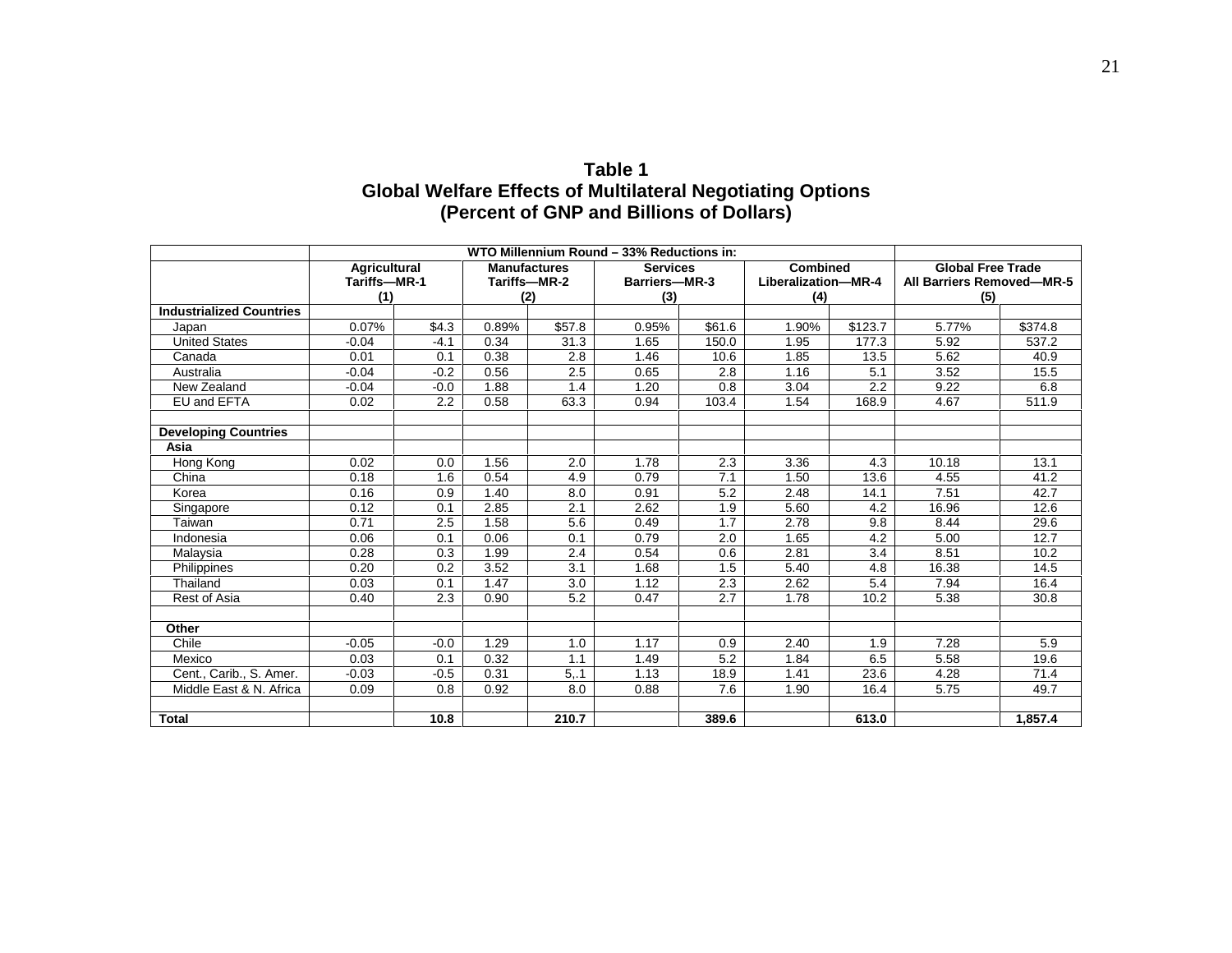# **Table 2**

# **Sectoral Employment Effects of Multilateral Negotiating Options for Japan and the United States (Percent of Employment and Number of Workers)**

|                                 |          |                  | Japan    |              | <b>United States</b> |                  |                      |           |  |  |  |
|---------------------------------|----------|------------------|----------|--------------|----------------------|------------------|----------------------|-----------|--|--|--|
|                                 |          | <b>WTO</b>       |          | Global       | <b>WTO</b>           |                  |                      | Global    |  |  |  |
|                                 |          | <b>Millenium</b> |          | Free         |                      | <b>Millenium</b> | Free<br><b>Trade</b> |           |  |  |  |
|                                 |          | Round            |          | <b>Trade</b> | Round                |                  |                      |           |  |  |  |
|                                 |          | $MR-4$           |          | <b>MR-5</b>  | $MR-4$               |                  |                      | $MR-5$    |  |  |  |
| <b>Sector</b>                   | (1)      |                  |          | (2)          |                      | (3)              | (4)                  |           |  |  |  |
| Agriculture                     | $-1.85%$ | $-75,703$        | $-5.60%$ | $-229,403$   | 3.23%                | 132,608          | $-0.77%$             | $-31,523$ |  |  |  |
| Mining                          | $-0.68$  | $-464$           | $-2.06$  | $-1,407$     | 0.08                 | 577              | $-1.91$              | $-1,306$  |  |  |  |
| Food, Beverages & Tobacco       | $-0.86$  | $-28,763$        | $-2.59$  | $-87,160$    | 0.29                 | 9,113            | $-0.76$              | $-2,5669$ |  |  |  |
| <b>Textiles</b>                 | $-0.16$  | $-1,196$         | $-0.49$  | $-3,625$     | $-1.55$              | $-18,826$        | $-0.37$              | $-2,724$  |  |  |  |
| <b>Wearing Apparel</b>          | $-2.30$  | $-31,606$        | $-6.96$  | $-95,777$    | $-4.37$              | $-47,605$        | $-4.92$              | $-67,761$ |  |  |  |
| Leather Products & Footwear     | $-2.95$  | $-3,227$         | $-8.93$  | $-9,781$     | $-6.21$              | $-9,042$         | $-5.92$              | $-6,492$  |  |  |  |
| Wood & Wood Products            | 0.07     | 1,296            | 0.22     | 3,921        | 0.13                 | 5,765            | 0.06                 | 1,100     |  |  |  |
| Chemicals                       | 0.71     | 10,880           | 2.14     | 32,970       | 0.27                 | 7,792            | 0.91                 | 139,880   |  |  |  |
| Non-metallic Min. Products      | 0.38     | 5,209            | 1.14     | 15,784       | $-0.13$              | $-1,019$         | 0.46                 | 6,331     |  |  |  |
| <b>Metal Products</b>           | 1.00     | 25,089           | 3.04     | 76,030       | 0.17                 | 4,793            | 1.26                 | 31,565    |  |  |  |
| <b>Transportation Equipment</b> | 2.73     | 15,960           | 8.27     | 48,362       | 0.18                 | 3,496            | 2.70                 | 15,796    |  |  |  |
| Machinery & Equipment           | 1.42     | 33,396           | 4.31     | 101,200      | 0.63                 | 18,216           | 1.61                 | 37,817    |  |  |  |
| <b>Other Manufactures</b>       | 0.66     | 3,422            | 2.01     | 10,368       | 0.47                 | 8,534            | 0.04                 |           |  |  |  |
| Elec., Gas & Water              | 0.30     | 10,855           | 0.91     | 32,893       | 0.19                 | 8,919            | 0.34                 | 12,300    |  |  |  |
| Construction                    | 0.25     | 22,700           | 0.77     | 68,788       | 0.10                 | 13,049           | 0.32                 | 28,736    |  |  |  |
| Trade & Transport               | $-0.09$  | -14,736          | $-0.26$  | $-44,653$    | $-0.14$              | $-43,126$        | $-0.30$              | $-51,285$ |  |  |  |
| <b>Other Private Services</b>   | 0.14     | 24,930           | 0.41     | 75,545       | $-0.25$              | $-92,052$        | 0.19                 | 34,796    |  |  |  |
| <b>Government Services</b>      | 0.04     | 1,959            | 0.13     | 5,939        | 0.00                 | $-1,191$         | 0.09                 | 4,100     |  |  |  |
|                                 |          |                  |          |              |                      |                  |                      |           |  |  |  |
| <b>Total</b>                    |          | 0.0              |          | 0.0          |                      | 0.0              |                      |           |  |  |  |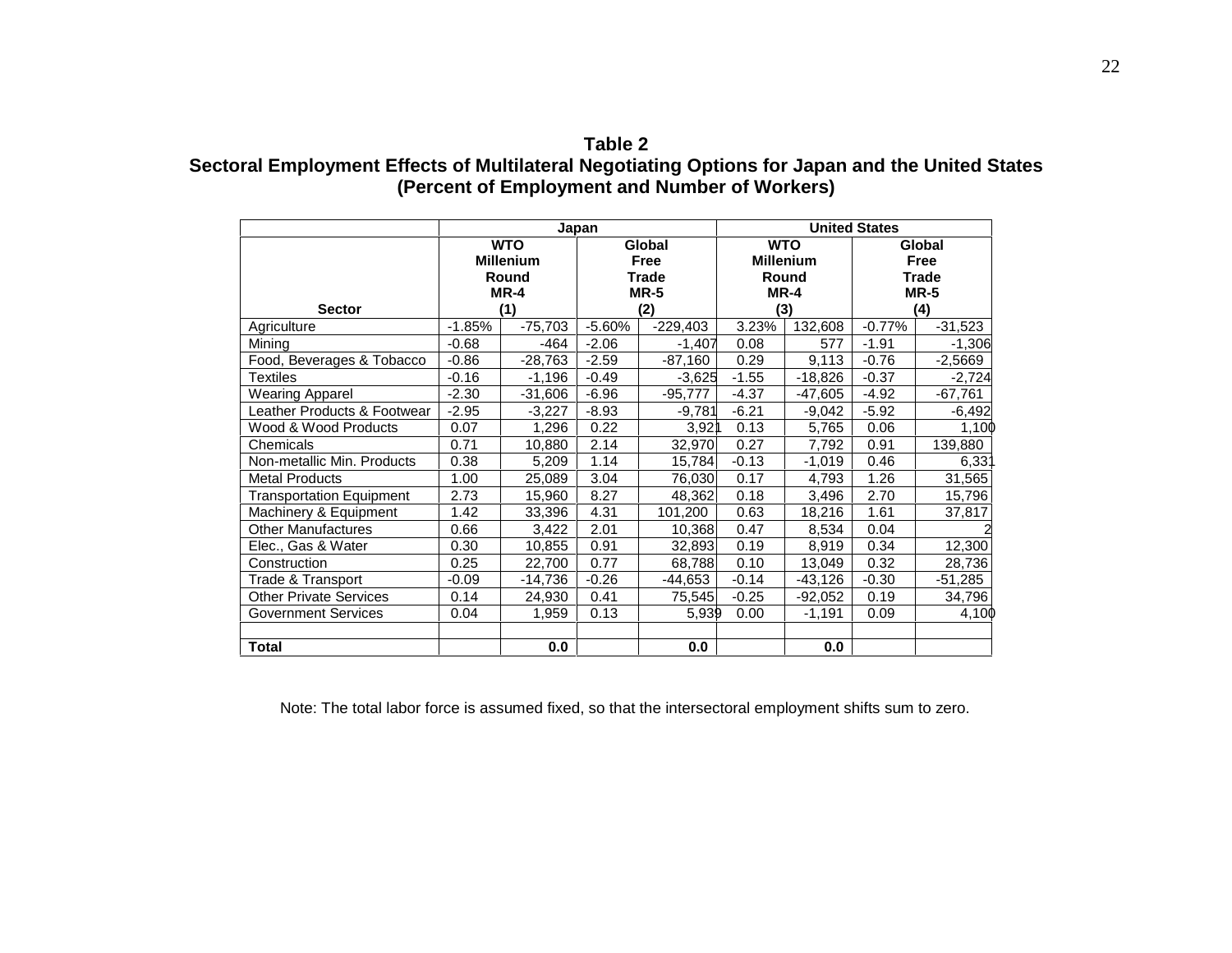### **Table 3 Global Welfare Effects of Regional Negotiating Options (Percent of GNP and Billions of Dollars)**

|                                 |         | <b>APEC FTA</b> |         | <b>ASEAN Plus 3</b> | <b>NAFTA-Chile FTA</b> |        | <b>WHFTA</b> |        |  |
|---------------------------------|---------|-----------------|---------|---------------------|------------------------|--------|--------------|--------|--|
| <b>Industrialized Countries</b> |         | (1)             |         | (2)                 | (3)                    |        | (4)          |        |  |
|                                 |         |                 |         |                     |                        |        |              |        |  |
| Japan                           | 4.36%   | \$283.1         | 2.48%   | \$160.8             | 0.002%                 | \$0.1  | 0.006%       | \$0.4  |  |
| <b>United States</b>            | 3.25    | 294.7           | 0.02    | 2.3                 | 0.046                  | 4.2    | 0.581        | 52.7   |  |
| Canada                          | 4.21    | 30.7            | 0.04    | 0.3                 | 0.040                  | 0.3    | 0.383        | 2.8    |  |
| Australia                       | 2.99    | 13.0            | 0.20    | 0.9                 | $-0.003$               | $-0.0$ | $-0.009$     | $-0.0$ |  |
| New Zealand                     | 6.09    | 4.5             | 0.23    | 0.2                 | $-0.001$               | $-0.0$ | $-0.004$     | $-0.0$ |  |
| EU and EFTA                     | $-0.06$ | $-7.0$          | $-0.02$ | $-2.6$              | $-0.001$               | $-0.1$ | $-0.008$     | $-0.9$ |  |
|                                 |         |                 |         |                     |                        |        |              |        |  |
| <b>Developing Countries</b>     |         |                 |         |                     |                        |        |              |        |  |
| Asia                            |         |                 |         |                     |                        |        |              |        |  |
| Hong Kong                       | 8.10    | 10.4            | 4.15    | 5.3                 | 0.003                  | 0.0    | $-0.034$     | $-0.0$ |  |
| China                           | 2.17    | 19.6            | 0.36    | 3.2                 | $-0.002$               | $-0.0$ | $-0.008$     | $-0.1$ |  |
| Korea                           | 5.10    | 29.0            | 3.03    | 17.2                | $-0.004$               | $-0.0$ | $-0.028$     | $-0.2$ |  |
| Singapore                       | 11.85   | 8.8             | 8.46    | 6.3                 | 0.004                  | 0.0    | 0.036        | 0.0    |  |
| Taiwan                          | 6.32    | 22.2            | 1.97    | 6.9                 | 0.003                  | 0.0    | 0.015        | 0.1    |  |
| Indonesia                       | 3.52    | 8.9             | 2.15    | 5.4                 | $-0.001$               | $-0.0$ | $-0.002$     | $-0.0$ |  |
| Malaysia                        | 5.32    | 6.4             | 3.34    | 4.0                 | 0.005                  | 0.0    | 0.069        | 0.1    |  |
| Philippines                     | 11.52   | 10.2            | 6.16    | 5.4                 | 0.005                  | 0.0    | 0.013        | 0.0    |  |
| Thailand                        | 5.18    | 10.7            | 2.78    | 5.7                 | 0.002                  | 0.0    | $-0.003$     | $-0.0$ |  |
| Rest of Asia                    | $-0.18$ | $-1.0$          | $-0.01$ | $-0.1$              | 0.001                  | 0.0    | $-0.001$     | $-0.0$ |  |
|                                 |         |                 |         |                     |                        |        |              |        |  |
| <b>Other</b>                    |         |                 |         |                     |                        |        |              |        |  |
| Chile                           | 3.91    | 3.1             | 0.38    | 0.3                 | 0.922                  | 0.7    | 2.478        | 2.0    |  |
| Mexico                          | 3.94    | 13.9            | $-0.02$ | $-0.1$              | 0.116                  | 0.4    | 0.806        | 2.8    |  |
| Cent., Carib., S. Amer.         | $-0.01$ | $-.1$           | 0.05    | 0.8                 | $-0.010$               | $-0.2$ | 1.103        | 18.4   |  |
| Middle East & N. Africa         | 0.39    | 3.4             | 0.27    | 2.3                 | $-0.003$               | $-0.0$ | $-0.017$     | $-0.1$ |  |
|                                 |         |                 |         |                     |                        |        |              |        |  |
| <b>Total</b>                    |         | 764.4           |         | 224.7               |                        | 5.5    |              | 77.9   |  |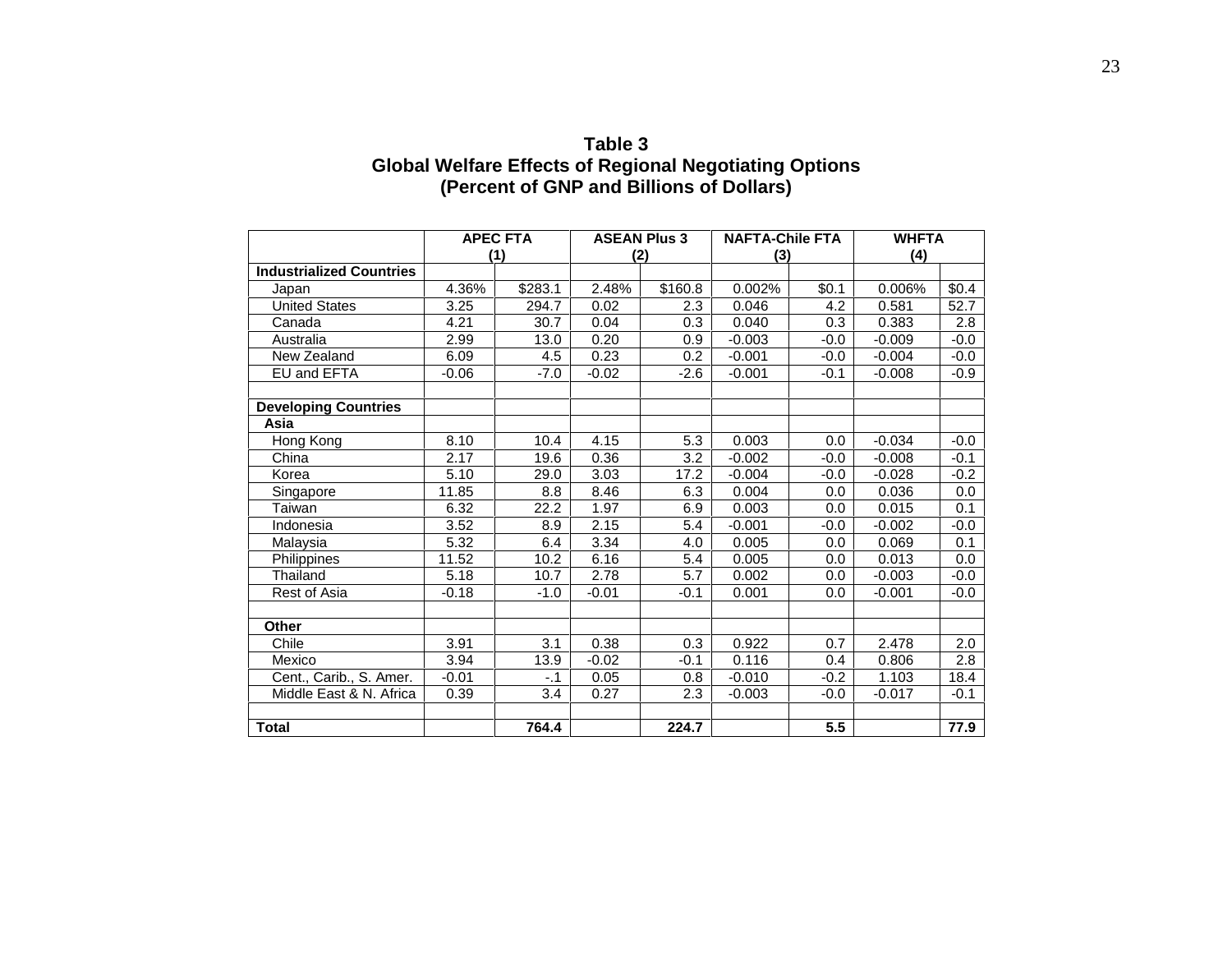## **Table 4 Sectoral Employment Effects for Japan and the United States of Regional Negotiating Options (Percent of Employment and Number of Workers)**

|                                 |                                  |            | Japan                                       |           | <b>United States</b> |            |                                       |           |                                             |          |                     |           |  |
|---------------------------------|----------------------------------|------------|---------------------------------------------|-----------|----------------------|------------|---------------------------------------|-----------|---------------------------------------------|----------|---------------------|-----------|--|
|                                 | <b>APEC</b><br><b>FTA</b><br>(1) |            | <b>ASEAN</b><br>Plus 3<br><b>FTA</b><br>(2) |           | <b>APEC</b>          |            | <b>ASEAN-</b><br>PLUS-3<br><b>FTA</b> |           | <b>NAFTA-</b><br><b>Chile</b><br><b>FTA</b> |          | <b>WHFTA</b><br>(6) |           |  |
| <b>Sector</b>                   |                                  |            |                                             |           | <b>FTA</b><br>(3)    |            | (4)                                   |           | (5)                                         |          |                     |           |  |
| Agriculture                     | $-5.06%$                         | $-206,698$ | $-0.77%$<br>$-31,523$                       |           | 340,702<br>8.30%     |            | 0.42%<br>17,315                       |           | $-0.02%$                                    | -656     | $-0.48%$            | $-19,640$ |  |
|                                 |                                  |            |                                             |           |                      |            |                                       |           | 0.00                                        | 14       |                     |           |  |
| Mining                          | 2.00                             | 1,375      | $-1.91$                                     | $-1,306$  | $-0.30$              | $-2,111$   | $-0.04$                               | $-258$    |                                             |          | $-0.20$             | $-1,400$  |  |
| Food, Beverages & Tobacco       | $-1.97$                          | -66289     | $-0.76$                                     | $-2,5669$ | 0.91                 | 28,951     | 0.07                                  | 2,266     | $-0.01$                                     | $-193$   | $-0.34$             | $-10,610$ |  |
| Textiles                        | 0.21                             | 1,667      | $-0.37$                                     | $-2,724$  | $-3.51$              | $-42,474$  | $-1.20$                               | $-14,486$ | 0.02                                        | 198      | 0.47                | 5,685     |  |
| <b>Wearing Apparel</b>          | $-5.33$                          | $-73,258$  | $-4.92$                                     | $-67,761$ | $-8.48$              | $-92,368$  | $-2.08$                               | $-22,648$ | $-0.02$                                     | $-204$   | 0.53                | 5,778     |  |
| Leather Products & Footwear     | $-6.39$                          | $-6,991$   | $-5.92$                                     | $-6,492$  | $-16.30$             | $-23,720$  | $-7.48$                               | $-10,886$ | $-0.03$                                     | $-42$    | $-0.41$             | $-604$    |  |
| Wood & Wood Products            | 0.24                             | 4186       | 0.06                                        | 1,100     | $-0.06$              | $-2,416$   | 0.08                                  | 3,377     | 0.00                                        | 187      | 0.09                | 3,884     |  |
| Chemicals                       | 1.76                             | 27,065     | 0.91                                        | 139,880   | $-0.13$              | $-3,622$   | $-0.07$                               | $-1,890$  | 0.02                                        | 511      | 0.13                | 3,784     |  |
| Non-metallic Min. Products      | 0.97                             | 13,446     | 0.46                                        | 6,331     | $-0.36$              | $-2,739$   | 0.03                                  | 201       | 0.00                                        | 37       | 0.04                | 321       |  |
| <b>Metal Products</b>           | 2.36                             | 59,165     | 1.26                                        | 31,565    | $-0.28$              | $-7,582$   | 0.12                                  | 3266      | 0.00                                        | $-109$   | 0.04                | 1,092     |  |
| <b>Transportation Equipment</b> | 5.54                             | 32,396     | 2.70                                        | 15,796    | $-0.19$              | $-3,811$   | 0.04                                  | 881       | 0.02                                        | 340      | 0.15                | 2,995     |  |
| Machinery & Equipment           | 3.33                             | 78,930     | 1.61                                        | 37,817    | $-0.40$              | $-11,649$  | $-0.07$                               | $-2,080$  | 0.02                                        | 468      | 0.38                | 11,145    |  |
| <b>Other Manufactures</b>       | 2.48                             | 8,136      | 0.04                                        |           | $-1.94$              | $-35,265$  | $-1.44$                               | $-26,162$ | 0.00                                        | 68       | 0.68                | 12,358    |  |
| Elec., Gas & Water              | 0.73                             | 26,502     | 0.34                                        | 12,300    | 0.18                 | 8,046      | 0.02                                  | 929       | 0.01                                        | 268      | 0.07                | 3,137     |  |
| Construction                    | 0.61                             | 54,237     | 0.32                                        | 28,736    | 0.10                 | 12,449     | 0.02                                  | 3,030     | 0.00                                        | 488      | 0.04                | 5,444     |  |
| Trade & Transport               | $-0.18$                          | $-29,905$  | $-0.30$                                     | $-51,285$ | $-0.42$              | $-131,717$ | 0.07                                  | 20,555    | 0.00                                        | 323      | 0.00                | 1,066     |  |
| <b>Other Private Services</b>   | 0.39                             | 70,274     | 0.19                                        | 34,796    | 0.09                 | 33,009     | 0.04                                  | 15,829    | 0.00                                        | $-1,597$ | $-0.03$             | $-12,453$ |  |
| <b>Government Services</b>      | 0.12                             | 5,762      | 0.09                                        | 4,100     | $-0.24$              | $-63,683$  | 0.04                                  | 10,761    | 0.00                                        | $-100$   | $-0.04$             | -11,983   |  |
|                                 |                                  |            |                                             |           |                      |            |                                       |           |                                             |          |                     |           |  |
| <b>Total</b>                    |                                  | 0.0        |                                             |           |                      | 0.0        |                                       | 0.0       |                                             | 0.0      |                     | 0.0       |  |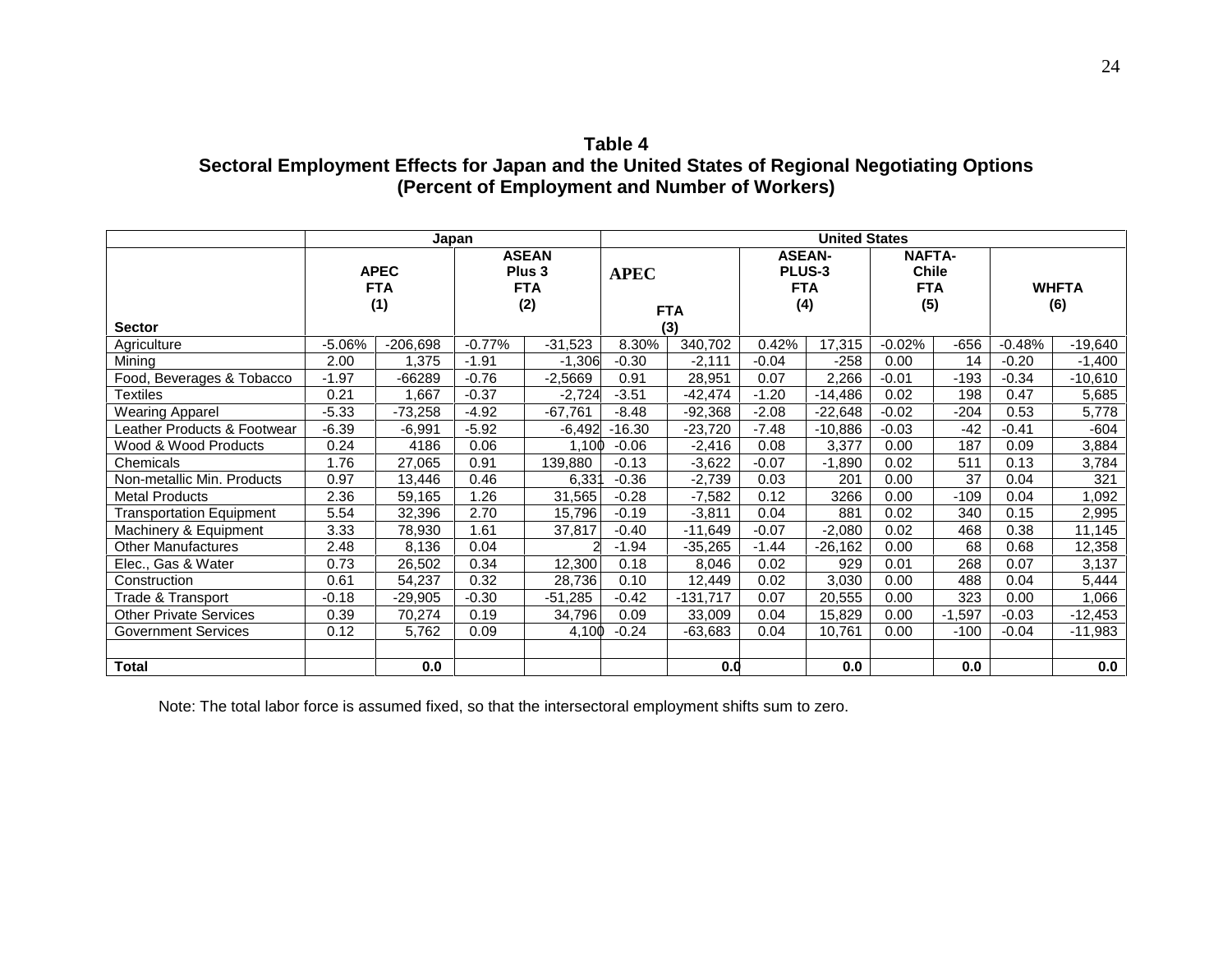| Table 5                                                                    |
|----------------------------------------------------------------------------|
| <b>Sectoral Employment Effects of ASEAN Plus 3 FTA for China and Korea</b> |
| (Percent of Employment and Number of Workers)                              |

|                                 |         | China      | <b>Korea</b> |          |  |  |
|---------------------------------|---------|------------|--------------|----------|--|--|
| <b>Sector</b>                   |         | (1)        |              | (2)      |  |  |
|                                 |         |            |              |          |  |  |
| Agriculture                     | 0.06%   | 218,916    | 0.33%        | $-9,517$ |  |  |
| Mining                          | 0.88    | 92,230     | $-4.17$      | $-1,282$ |  |  |
| Food, Beverages & Tobacco       | 1.26    | 148,193    | $-0.59$      | $-3,099$ |  |  |
| <b>Textiles</b>                 | $-4.04$ | $-687,516$ | 11.58        | 7,5384   |  |  |
| <b>Wearing Apparel</b>          | 30.84   | 1,476,033  | 4.87         | 28,551   |  |  |
| Leather Products & Footwear     | 13.52   | 535,672    | 8.97         | 9,441    |  |  |
| Wood & Wood Products            | $-0.77$ | $-44,933$  | $-0.59$      | $-2,267$ |  |  |
| Chemicals                       | $-1.78$ | $-359,236$ | 1.34         | 8,472    |  |  |
| Non-metallic Min. Products      | 0.00    | O          | $-2.36$      | $-9,762$ |  |  |
|                                 |         |            |              |          |  |  |
| <b>Metal Products</b>           | $-0.35$ | $-55,436$  | $-2.38$      | 22,916   |  |  |
| <b>Transportation Equipment</b> | $-3.45$ | $-141,735$ | $-0.28$      | $-448$   |  |  |
|                                 |         |            |              |          |  |  |
| Machinery & Equipment           | $-1.62$ | $-357,464$ | $-3.43$      | 16,832   |  |  |
| <b>Other Manufactures</b>       | 5.85    | 310,678    | 1.52         | 7,537    |  |  |
| Elec., Gas & Water              | 0.19    | 54,605     | $-0.09$      | $-880$   |  |  |
| Construction                    | $-1.06$ | $-614,990$ | $-0.10$      | $-3,286$ |  |  |
| <b>Trade and Transport</b>      | $-0.36$ | $-368,438$ | $-0.15$      | $-5,334$ |  |  |
|                                 |         |            |              |          |  |  |
| <b>Other Private Services</b>   | 0.72    | 282,858    | $-0.92$      | 33,962   |  |  |
|                                 |         |            |              |          |  |  |
| <b>Government Services</b>      | $-1.11$ | -489,436   | $-0.65$      | 19,800   |  |  |
|                                 |         |            |              |          |  |  |
| <b>Total</b>                    |         | 0.0        |              | 0.0      |  |  |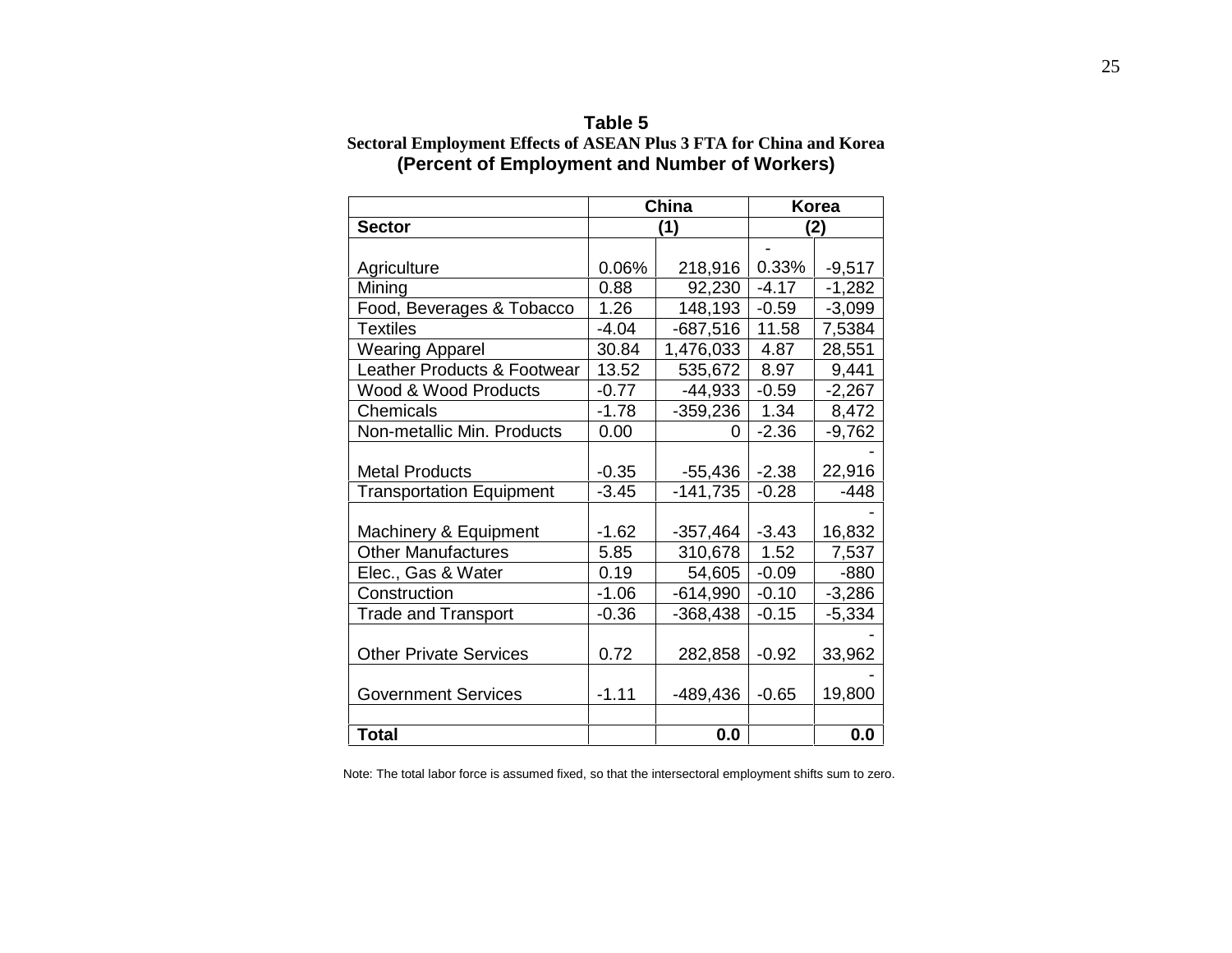| Table 6                                                    |
|------------------------------------------------------------|
| Sectoral Employment Effects of a NAFTA-Chile FTA and WHFTA |
| (Percent of Employment and Number of Workers)              |

|                      | NAFTA-Chile FTA |          |          |        |          |                 |         |          | <b>WHFTA</b> |           |          |          |          |           |         |                |         |            |
|----------------------|-----------------|----------|----------|--------|----------|-----------------|---------|----------|--------------|-----------|----------|----------|----------|-----------|---------|----------------|---------|------------|
|                      | U.S.            |          | Canada   |        |          | Mexico          | Chile   |          |              | U.S.      |          | Canada   |          | Mexico    | Chile   |                |         | <b>CCS</b> |
| Sector               | (1)             |          | (2)      |        |          | (3)             | (4)     |          |              | (5)       |          | (6)      |          | (7)       |         | (8)            |         | (9)        |
| Agriculture          | $-0.02%$        | $-656$   | $-0.02%$ | $-110$ | $-0.03%$ | $-2,907$        | 0.45%   | 4,896    | $-0.48%$     | $-19,640$ | $-0.20%$ | $-1,254$ | $-0.16%$ | $-15,595$ | 0.71%   | 7,728          | 0.97%   | 21,6949    |
| Mining               | 0.00            | 14       | 0.01     | 17     | $-0.02$  | $-33$           | 1.24    | 1.196    | $-0.20$      | $-1.400$  | $-0.49$  | $-946$   | $-0.12$  | $-191$    | $-1.18$ | $-1.138$       | 0.64    | 7179       |
| Food.                |                 |          |          |        |          |                 |         |          |              |           |          |          |          |           |         |                |         |            |
| Beverages &          |                 |          |          |        |          |                 |         |          |              |           |          |          |          |           |         |                |         |            |
| Tobacco              | $-0.01$         | $-193$   | $-0.01$  | $-52$  | $-0.01$  | $-47$           | $-0.04$ | $-99$    | $-0.34$      | $-10,610$ | $-0.05$  | $-251$   | 0.02     | 75        | $-0.37$ | $-838$         | 0.67    | 28,096     |
| <b>Textiles</b>      | 0.02            | 198      | $-0.01$  | $-2$   | 0.13     | 364             | $-1.28$ | $-467$   | 0.47         | 5.685.    | $-0.40$  | $-137$   | 0.61     | 1.660     | $-1.21$ | $-439$         | 0.14    | 1,746      |
| Wearing              |                 |          |          |        |          |                 |         |          |              |           |          |          |          |           |         |                |         |            |
| Apparel              | $-0.02$         | $-204$   | $-0.02$  | $-25$  | $-0.03$  | $-52$           | 0.26    | 157      | 0.53         | 5,778     | $-0.63$  | $-906$   | $-1.15$  | $-2,179$  | 0.72    | 429            | 2.10    | 35,488     |
| Leather              |                 |          |          |        |          |                 |         |          |              |           |          |          |          |           |         |                |         |            |
| Products &           |                 |          |          |        |          |                 |         |          |              |           |          |          |          |           |         |                |         |            |
| Footwear             | $-0.03$         | $-42$    | $-0.07$  | $-5$   | $-0.01$  | $-11$           | 0.62    | 27       | $-0.41$      | $-604$    | $-1.52$  | $-114$   | $-0.33$  | $-426$    | 0.08    | $\overline{4}$ | 2.92    | 9,996      |
| Wood & Wood          |                 |          |          |        |          |                 |         |          |              |           |          |          |          |           |         |                |         |            |
| Products             | 0.00            | 187      | $-0.02$  | $-86$  | $-0.03$  | $-118$          | 0.21    | 89       | 0.09         | 3,884     | $-0.08$  | $-385$   | $-0.32$  | $-1,384$  | 0.28    | 120            | $-0.91$ | $-12,007$  |
| Chemicals            | 0.02            | 511      | 0.00     | $-15$  | 0.04     | 98              | $-1.97$ | $-1.577$ | 0.13         | 3,784     | 0.18     | 730      | 0.31     | 772       | $-1.36$ | $-1.087$       | $-0.42$ | $-10,756$  |
| Non-metallic         |                 |          |          |        |          |                 |         |          |              |           |          |          |          |           |         |                |         |            |
| Min. Products        | 0.00            | 37       | 0.00     | $-2$   | 0.01     | 399             | $-0.55$ | $-50$    | 0.04         | 321       | 0.01     | 9        | 0.36     | 12.221    | $-1.53$ | $-139$         | $-0.66$ | $-1,730$   |
| Metal                |                 |          |          |        |          |                 |         |          |              |           |          |          |          |           |         |                |         |            |
| Products             | 0.00            | $-109$   | $-0.01$  | $-42$  | 0.06     | 163             | 1.72    | 1,902    | 0.04         | 1,092     | $-0.04$  | $-100$   | $-0.25$  | $-724$    | 2.47    | 2,731          | $-0.48$ | $-8,372$   |
| Transportation       |                 |          |          |        |          |                 |         |          |              |           |          |          |          |           |         |                |         |            |
| Equipment            | 0.02            | 340      | $-0.02$  | $-29$  | 0.25     | 322             | $-2.89$ | $-296$   | 0.15         | 2,995     | 0.52     | 986      | 1.25     | 1,638     | 4.89    | 501            | $-1.45$ | $-13,332$  |
| Machinery &          |                 |          |          |        |          |                 |         |          |              |           |          |          |          |           |         |                |         |            |
| Equipment            | 0.02            | 468      | 0.06     | 86     | $-0.05$  | $-105$          | $-5.27$ | $-760$   | 0.38         | 11.145    | 0.19     | 273      | $-0.46$  | $-954$    | $-3.33$ | $-480$         | $-3.00$ | $-34,525$  |
| Other                |                 |          |          |        |          |                 |         |          |              |           |          |          |          |           |         |                |         |            |
| Manufactures         | 0.00            | 68       | 0.00     | $-1$   | $-0.04$  | $-11$           | $-1.92$ | $-20$    | 0.68         | 12,358    | $-0.27$  | $-159$   | $-0.46$  | $-114$    | 0.66    | $\overline{7}$ | $-1.33$ | $-1,394$   |
| Elec., Gas &         |                 |          |          |        |          |                 |         |          |              |           |          |          |          |           |         |                |         |            |
| Water                | 0.01            | 268      | 0.00     | 17     | 0.01     | 94              | 0.04    | 101      | 0.07         | 3.137     | 0.02     | 163      | 0.02     | 134       | 0.01    | 20             | $-0.22$ | $-11,475$  |
| Construction         | 0.00            | 488      | 0.00     | 70     | 0.01     | 256             | $-0.05$ | $-284$   | 0.04         | 5.444     | 0.05     | 846      | 0.10     | 1.809     | 0.19    | 1.086          | $-0.27$ | $-26,865$  |
| Trade and            |                 |          |          |        |          |                 |         |          |              |           |          |          |          |           |         |                |         |            |
| Transport            | 0.00            | 323      | 0.01     | 240    | 0.01     | 1,340           | $-0.54$ | $-7,756$ | 0.00         | 1.066     | 0.05     | 1.917    | 0.05     | 6.231     | $-0.71$ | $-10.226$      | $-0.49$ | $-10,770$  |
| <b>Other Private</b> |                 |          |          |        |          |                 |         |          |              |           |          |          |          |           |         |                |         |            |
| Services             | 0.00            | $-1.597$ | 0.00     | $-96$  | 0.00     | 10 <sup>1</sup> | 0.59    | 5.466    | $-0.03$      | $-12,453$ | $-0.01$  | $-325$   | $-0.06$  | $-3.462$  | 0.59    | 5.474          | $-0.22$ | $-48,196$  |
| Government           |                 |          |          |        |          |                 |         |          |              |           |          |          |          |           |         |                |         |            |
| Services             | 0.00            | $-100$   | 0.00     | 36     | 0.01     | 238             | $-0.42$ | $-2,525$ | $-0.04$      | $-11,983$ | $-0.02$  | $-348$   | 0.02     | 490       | $-0.62$ | $-3,752$       | $-0.16$ | $-25,030$  |
|                      |                 |          |          |        |          |                 |         |          |              |           |          |          |          |           |         |                |         |            |
| <b>Total</b>         |                 | 0.0      |          | 0.0    |          | 0.0             |         | 0.0      |              | 0.0       |          | 0.0      |          | 0.0       |         | 0.0            |         | 0.0        |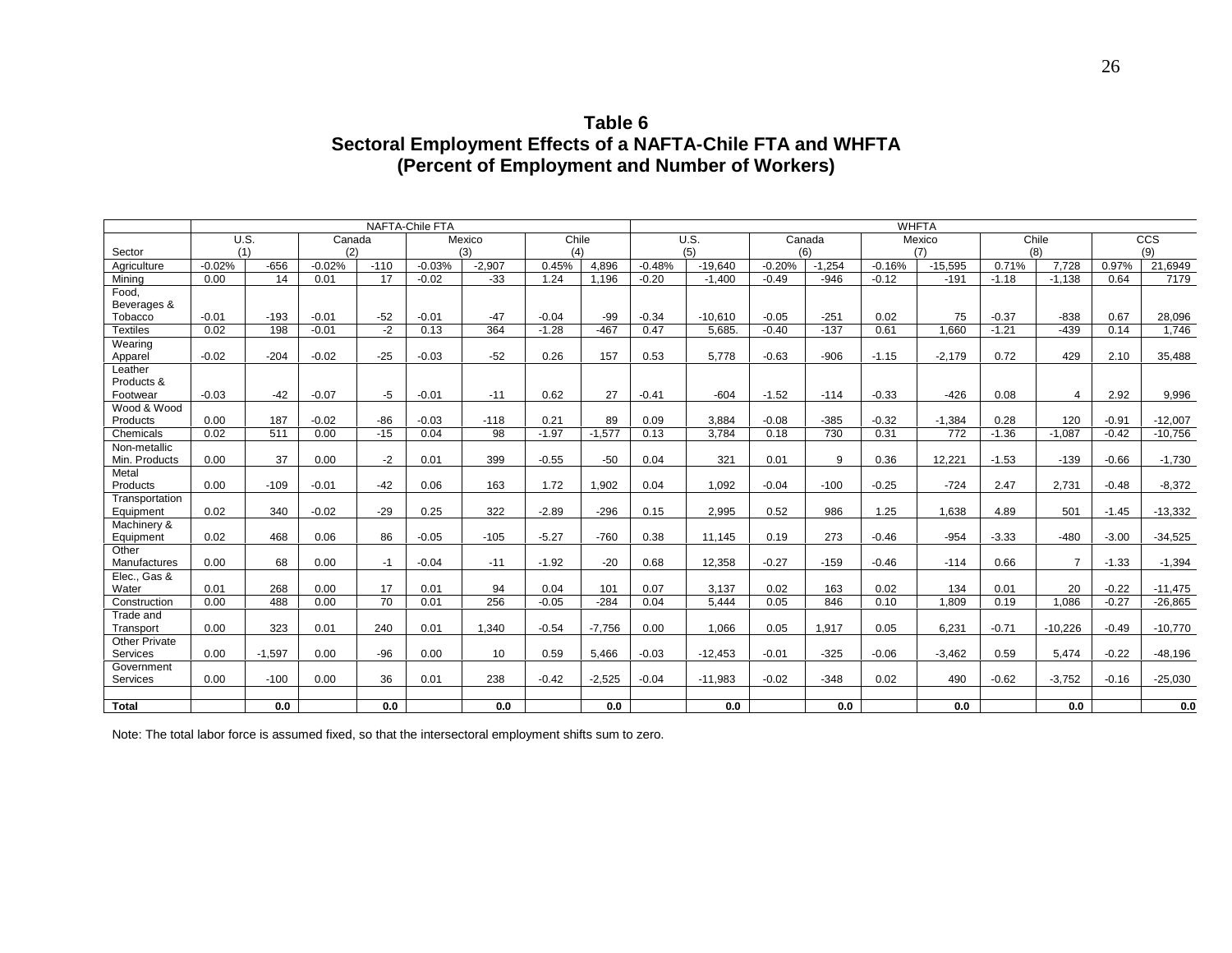**Table 7 Global Welfare Effects of Bilateral Negotiating Options for Japan and the United States (Percent of GNP and Millions of Dollars)** 

|                                 | Japan-Singapore FTA<br>(1) |          | U.S.-Singapore FTA<br>(2) |        | Japan-Korea FTA<br>(3) |                | U.S.-Korea FTA<br>(4) |          | Japan-Chile FTA<br>(5) |         | U.S.-Chile FTA<br>(6) |        | Japan-Mexico<br><b>FTA</b> |                 |
|---------------------------------|----------------------------|----------|---------------------------|--------|------------------------|----------------|-----------------------|----------|------------------------|---------|-----------------------|--------|----------------------------|-----------------|
|                                 |                            |          |                           |        |                        |                |                       |          |                        |         |                       |        |                            | (7)             |
| <b>Industrialized Countries</b> |                            |          |                           |        |                        |                |                       |          |                        |         |                       |        |                            |                 |
| Japan                           | 0.17%                      | \$10,857 | 0.02%                     | \$1180 | 0.42%                  | \$27,365       | 0.004%                | \$268    | 0.07%                  | \$4,341 | 0.002%                | \$130  | 0.10%                      | \$6,343         |
| <b>United States</b>            | 0.02                       | 1,561    | 0.18                      | 16,724 | $-0.00$                | $-207$         | 0.32                  | 29226    | $-0.00$                | $-46$   | 0.046                 | 4,215  | $-0.01$                    | $-750$          |
| Canada                          | 0.02                       | 114      | $-0.01$                   | -90    | 0.00                   | 36             | 0.04                  | 252      | $-0.00$                | $-4$    | 0.005                 | 34     | $-0.01$                    | $-33$           |
| Australia                       | 0.03                       | 125      | 0.03                      | 140    | 0.01                   | 51             | 0.00                  | 10       | 0.00                   | 2       | $-0.002$              | $-10$  | 0.0                        | 9               |
| New Zealand                     | 0.02                       | 18       | 0.03                      | 19     | 0.01                   | $\overline{7}$ | 0.00                  | 2        | $-0.00$                | -0      | $-0.001$              | $-1$   | 0.0                        | $\overline{2}$  |
| EU and EFTA                     | 0.01                       | 1,249    | 0.01                      | 956    | $-0.00$                | $-214$         | 0.00                  | 196      | 0.00                   | $-52$   | 0.000                 | $-42$  | $-0.0$                     | $-121$          |
|                                 |                            |          |                           |        |                        |                |                       |          |                        |         |                       |        |                            |                 |
| <b>Developing Countries</b>     |                            |          |                           |        |                        |                |                       |          |                        |         |                       |        |                            |                 |
| Asia                            |                            |          |                           |        |                        |                |                       |          |                        |         |                       |        |                            |                 |
| Hong Kong                       | 0.01                       | 9        | $-0.02$                   | $-27$  | 0.01                   | 11             | 0.06                  | 78       | 0.00                   | $-0$    | 0.003                 | 3      | $-0.0$                     | -4              |
| China                           | $-0.01$                    | $-73$    | $-0.01$                   | $-57$  | $-0.00$                | $-30$          | 0.00                  | 42       | 0.00                   | -4      | $-0.001$              | $-11$  | 0.0                        | $\mathbf 0$     |
| Korea                           | 0.01                       | 53       | 0.02                      | 96     | 0.57                   | 3,232          | 1.44                  | 8,172    | $-0.00$                | $-18$   | $-0.003$              | $-17$  | $-0.0$                     | $-13$           |
| Singapore                       | 2.43                       | 1,808    | 2.70                      | 2,009  | $-0.04$                | $-31$          | 0.02                  | 16       | $-0.00$                | $-1$    | 0.004                 | 3      | $-0.0$                     | $-3$            |
| Taiwan                          | 0.02                       | 64       | $-0.00$                   | $-109$ | $-0.03$                | $-117$         | 0.00                  | $\Omega$ | $-0.00$                | -8      | 0.002                 | 7      | $-0.0$                     | $\frac{-26}{5}$ |
| Indonesia                       | $-0.02$                    | $-42$    | 0.01                      | 17     | 0.01                   | 34             | 0.01                  | 34       | 0.00                   | $-1$    | $-0.001$              | $-3$   | 0.0                        |                 |
| Malaysia                        | $-0.34$                    | $-401$   | $-0.20$                   | $-244$ | $-0.03$                | $-38$          | 0.01                  | 16       | $-0.00$                | $-2$    | 0.004                 | 5      | $-0.0$                     | $-10$           |
| Philippines                     | $-0.03$                    | $-22$    | $-0.04$                   | $-31$  | $-0.00$                | -0             | 0.01                  | 12       | $-0.00$                | $-1$    | 0.004                 | 4      | $-0.0$                     | $-.9$           |
| Thailand                        | $-0.01$                    | $-28$    | 0.00                      | 6      | $-0.00$                | -3             | 0.00                  | 11       | $-0.00$                | -4      | 0.002                 | 4      | 0.0                        | 10              |
| Rest of Asia                    | 0.00                       | 30       | $-0.01$                   | $-28$  | 0.00                   | 17             | 0.01                  | 82       | 0.00                   | $-2$    | 0.001                 | 4      | $-0.0$                     | $-3$            |
|                                 |                            |          |                           |        |                        |                |                       |          |                        |         |                       |        |                            |                 |
| Other                           |                            |          |                           |        |                        |                |                       |          |                        |         |                       |        |                            |                 |
| Chile                           | $-0.00$                    | -2       | 0.01                      | 118    | 0.02                   | 12             | 0.01                  | 6        | 0.86                   | 688     | 0.596                 | 478    | $-0.0$                     | $-0.9$          |
| Mexico                          | 0.02                       | 52       | $-0.02$                   | $-53$  | 0.00                   | 18             | 0.02                  | 61       | $-0.00$                | -8      | $-0.001$              | $-5$   | 0.5                        | 1,912           |
| Cent., Carib., S.Amer.          | 0.00                       | 53       | $-0.00$                   | $-32$  | 0.00                   | 45             | 0.01                  | 135      | 0.00                   | 16      | $-0.008$              | $-128$ | $-0.0$                     | $-21$           |
| Middle East & N. Africa         | $-0.00$                    | $-7$     | 0.00                      | 24     | 0.01                   | 105            | 0.02                  | 200      | 0.00                   | 6       | $-0.002$              | $-16$  | 0.0                        | 16              |
|                                 |                            |          |                           |        |                        |                |                       |          |                        |         |                       |        |                            |                 |
| <b>Total</b>                    |                            | 15,419   |                           | 20.612 |                        | 30,292         |                       | 38,821   |                        | 4,903   |                       | 4,652  |                            | 7,302           |

 $\zeta$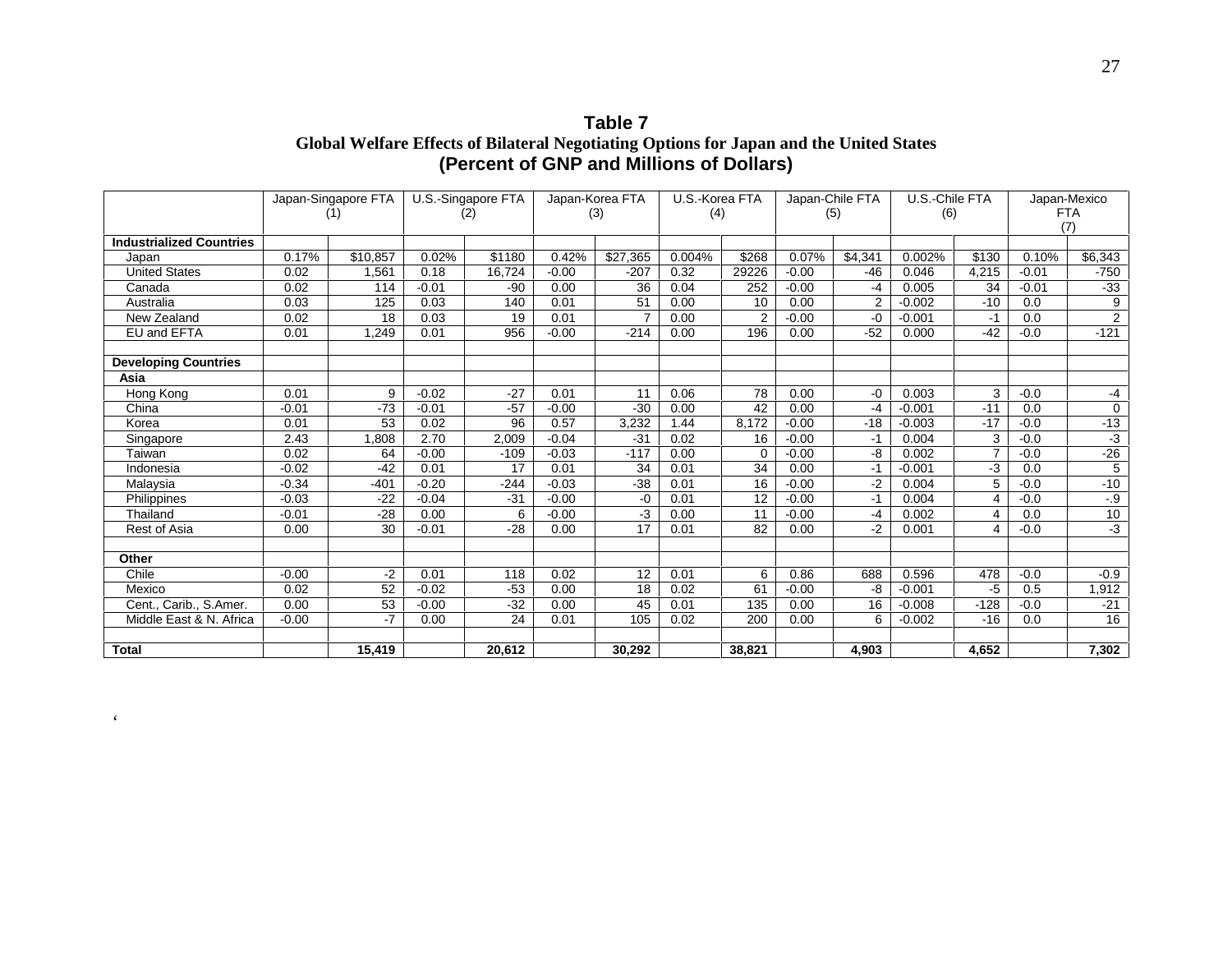**Table 8 Sectoral Employment Effects for Japan and for the United States of Bilateral Negotiating Options (Percent of Employment and Number of Workers)** 

|                                 |                     | Sectoral Employment Effects for Japan |          |                 |                 |          |                  |          |                 |          | Sectoral Employment Effects for United States |           |         |            |  |  |
|---------------------------------|---------------------|---------------------------------------|----------|-----------------|-----------------|----------|------------------|----------|-----------------|----------|-----------------------------------------------|-----------|---------|------------|--|--|
|                                 | Japan-Singapore FTA |                                       |          | Japan-Korea FTA | Japan-Chile FTA |          | Japan-Mexico FTA |          | Japan-Chile FTA |          | U.S.-Singapore FTA                            |           |         | U.S. Korea |  |  |
|                                 | (1)                 |                                       |          | (2)             | (3)             |          | (4)              |          | (5)             |          | (6)                                           |           |         | <b>FTA</b> |  |  |
| Sector                          |                     |                                       |          |                 |                 |          |                  |          |                 |          |                                               |           |         |            |  |  |
| Agriculture                     | 0.03%               | 1,206                                 | $-0.05%$ | $-2,096$        | 0.00%           | $-204$   | $-0.02%$         | $-746$   | $-0.02%$        | $-730$   | 0.09%                                         | 3,794     | 1.28    | 52,508     |  |  |
| Mining                          | 0.35                | 240                                   | $-0.17$  | $-116$          | 0.07            | 50       | $-0.12$          | $-80$    | 0.00            | $-10$    | 0.08                                          | 586       | $-0.10$ | $-707$     |  |  |
| Food, Beverages & Tobacco       | 0.01                | 222                                   | $-0.05$  | $-1,631$        | $-0.01$         | -389     | $-0.01$          | $-367$   | $-0.01$         | $-206$   | 0.04                                          | 1,118     | 0.12    | 3,958      |  |  |
| <b>Textiles</b>                 | 0.08                | 618                                   | $-0.04$  | $-328$          | 0.01            | 61       | $-0.01$          | $-41$    | 0.02            | 216      | 0.05                                          | 614       | $-0.45$ | $-5,429$   |  |  |
| <b>Wearing Apparel</b>          | 0.05                | 702                                   | $-0.24$  | $-3,361$        | 0.00            | 54       | $-0.01$          | $-109$   | $-0.02$         | $-203$   | $-0.03$                                       | $-372$    | $-0.68$ | $-7,452$   |  |  |
| Leather Products & Footwear     | 0.07                | 82                                    | $-0.75$  | $-816$          | 0.01            | 6        | $-0.02$          | $-20$    | $-0.03$         | $-40$    | 0.18                                          | 262       | $-0.78$ | $-1,131$   |  |  |
| Wood & Wood Products            | 0.03                | 472                                   | $-0.01$  | $-151$          | 0.00            | 60       | 0.00             | $-32$    | 0.00            | 49       | 0.03                                          | .145      | $-0.03$ | $-1,317$   |  |  |
| Chemicals                       | 0.09                | 1,455                                 | 0.18     | 2,808           | 0.01            | 204      | 0.01             | 200      | 0.02            | 507      | 0.06                                          | ,649      | 0.01    | 223        |  |  |
| Non-metallic Min. Products      | 0.04                | 546                                   | 0.06     | 871             | 0.00            | 61       | 0.00             | 47       | 0.00            | 27       | 0.04                                          | 304       | $-0.02$ | $-154$     |  |  |
| <b>Metal Products</b>           | 0.10                | 2,464                                 | 0.16     | 4.040           | 0.02            | 420      | 0.02             | 560      | 0.00            | $-95$    | 0.07                                          | ,975      | $-0.06$ | $-1,568$   |  |  |
| <b>Transportation Equipment</b> | 0.30                | 1,748                                 | $-0.04$  | $-207$          | 0.08            | 461      | 0.05             | 318      | 0.02            | 373      | 0.06                                          | 1,151     | $-0.08$ | $-1,546$   |  |  |
| Machinery & Equipment           | 0.16                | 3,722                                 | 0.29     | 6,893           | 0.02            | 439      | 0.06             | ,397     | 0.02            | 515      | 0.15                                          | 4,296     | 0.01    | 194        |  |  |
| <b>Other Manufactures</b>       | 0.17                | 897                                   | $-0.01$  | $-50$           | 0.02            | 77       | 0.05             | 277      | 0.00            | 78       | 0.18                                          | 3,270     | $-0.34$ | $-6,164$   |  |  |
| Elec., Gas & Water              | 0.02                | 876                                   | 0.05     | .660            | 0.00            | 143      | 0.01             | 262      | 0.01            | 269      | 0.02                                          | 694       | 0.01    | 294        |  |  |
| Construction                    | 0.01                | 481                                   | 0.05     | 4,044           | 0.00            | 169      | 0.01             | 607      | 0.00            | 514      | 0.00                                          | 482       | 0.00    | $-218$     |  |  |
| <b>Trade and Transport</b>      | $-0.09$             | $-15,961$                             | $-0.09$  | $-14,493$       | 0.00            | -585     | $-0.02$          | $-2,730$ | 0.00            | 341      | $-0.07$                                       | $-21,804$ | $-0.06$ | $-17,633$  |  |  |
| <b>Other Private Services</b>   | 0.00                | 510                                   | 0.02     | 3,148           | $-0.01$         | $-1,015$ | 0.00             | 405      | 0.00            | $-1,568$ | 0.00                                          | $-206$    | 0.00    | $-650$     |  |  |
| <b>Government Services</b>      | $-0.01$             | -281                                  | 0.00     | $-215$          | 0.00            | $-13$    | 0.00             | 53       | 0.00            | $-38$    | 0.00                                          | 1,041     | $-0.05$ | $-13,210$  |  |  |
|                                 |                     |                                       |          |                 |                 |          |                  |          |                 |          |                                               |           |         |            |  |  |
| <b>Total</b>                    |                     | 0.0                                   |          | 0.0             |                 | 0.0      |                  | 0.0      |                 | 0.0      |                                               | 0.0       |         | 0.0        |  |  |